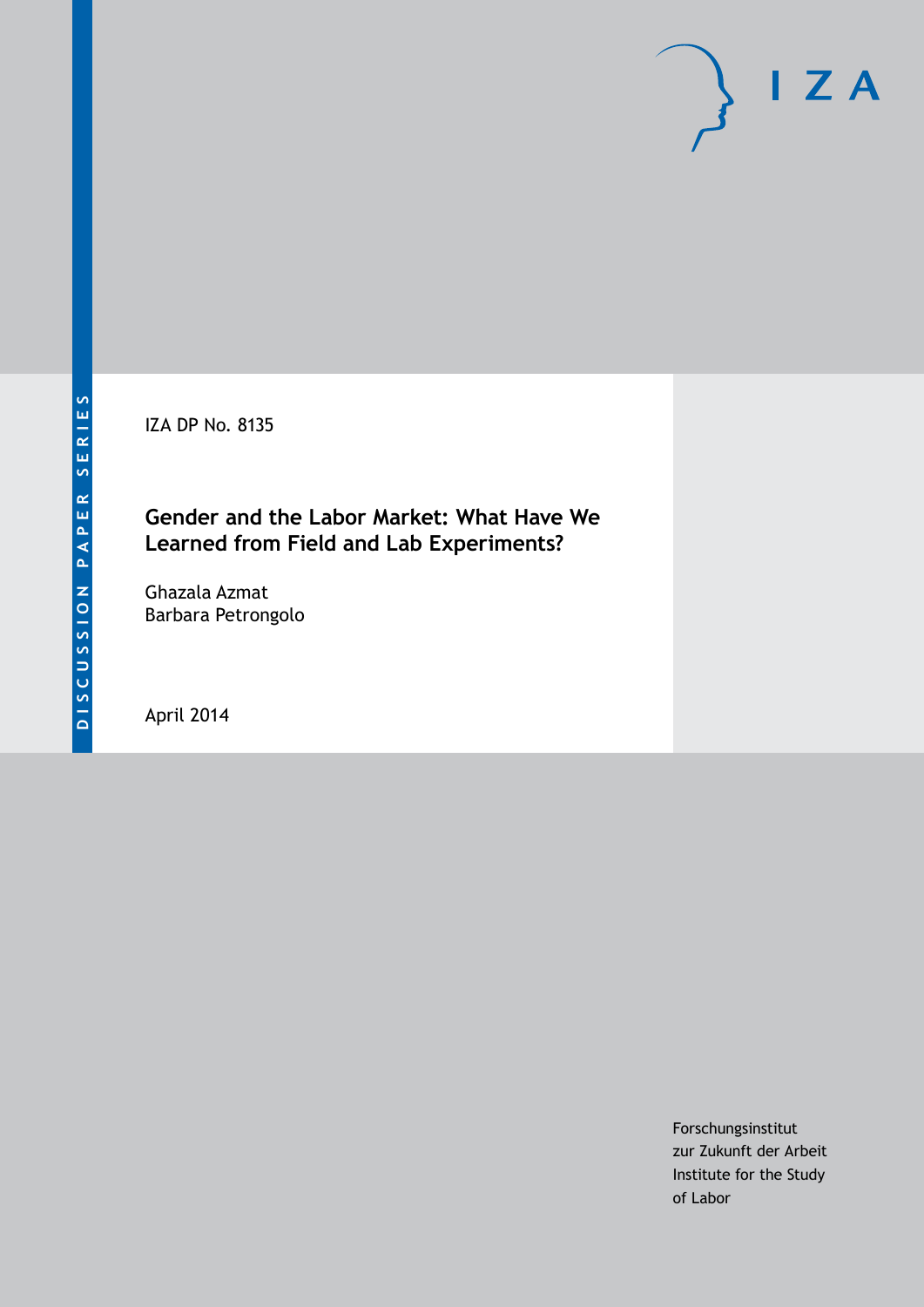# **Gender and the Labor Market: What Have We Learned from Field and Lab Experiments?**

### **Ghazala Azmat**

*Queen Mary University and CEP (LSE)*

#### **Barbara Petrongolo**

*Queen Mary University, CEP (LSE) and IZA*

Discussion Paper No. 8135 April 2014

IZA

P.O. Box 7240 53072 Bonn Germany

Phone: +49-228-3894-0 Fax: +49-228-3894-180 E-mail: [iza@iza.org](mailto:iza@iza.org)

Any opinions expressed here are those of the author(s) and not those of IZA. Research published in this series may include views on policy, but the institute itself takes no institutional policy positions. The IZA research network is committed to the IZA Guiding Principles of Research Integrity.

The Institute for the Study of Labor (IZA) in Bonn is a local and virtual international research center and a place of communication between science, politics and business. IZA is an independent nonprofit organization supported by Deutsche Post Foundation. The center is associated with the University of Bonn and offers a stimulating research environment through its international network, workshops and conferences, data service, project support, research visits and doctoral program. IZA engages in (i) original and internationally competitive research in all fields of labor economics, (ii) development of policy concepts, and (iii) dissemination of research results and concepts to the interested public.

<span id="page-1-0"></span>IZA Discussion Papers often represent preliminary work and are circulated to encourage discussion. Citation of such a paper should account for its provisional character. A revised version may be available directly from the author.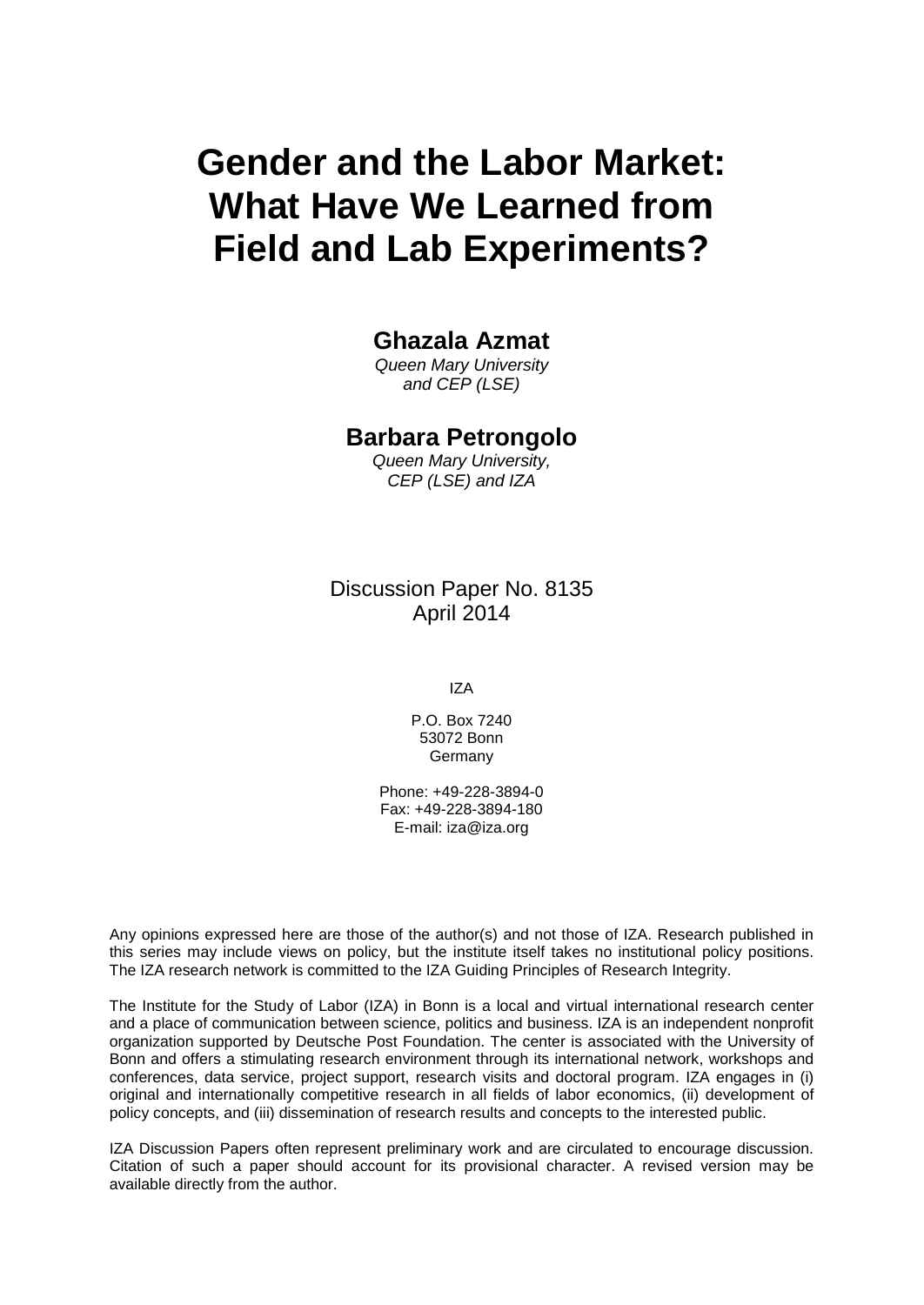IZA Discussion Paper No. 8135 April 2014

# **ABSTRACT**

# **Gender and the Labor Market: What Have We Learned from Field and Lab Experiments?[1](#page-1-0)**

We discuss the contribution of the experimental literature to the understanding of both traditional and previously unexplored dimensions of gender differences and discuss their bearings on labor market outcomes. Experiments have offered new findings on gender discrimination, and while they have identified a bias against hiring women in some labor market segments, the discrimination detected in field experiments is less pervasive than that implied by the regression approach. Experiments have also offered new insights into gender differences in preferences: women appear to gain less from negotiation, have lower preferences than men for risk and competition, and may be more sensitive to social cues. These gender differences in preferences also have implications in group settings, whereby the gender composition of a group affects team decisions and performance. Most of the evidence on gender traits comes from the lab, and key open questions remain as to the source of gender preferences – nature versus nurture, or their interaction – and their role, if any, in the workplace.

JEL Classification: J16, J24, J71, C91, C92, C93

Keywords: gender, field experiments, lab experiments, discrimination, gender preferences

Corresponding author:

Barbara Petrongolo School of Economics and Finance Queen Mary University London Mile End, London E1 4NS United Kingdom E-mail: [b.petrongolo@lse.ac.uk](mailto:b.petrongolo@lse.ac.uk)

<sup>&</sup>lt;sup>1</sup> Paper prepared for the EALE 25 Memorial Issue of Labour Economics. We thank Andrea Ichino for very useful comments as a discussant.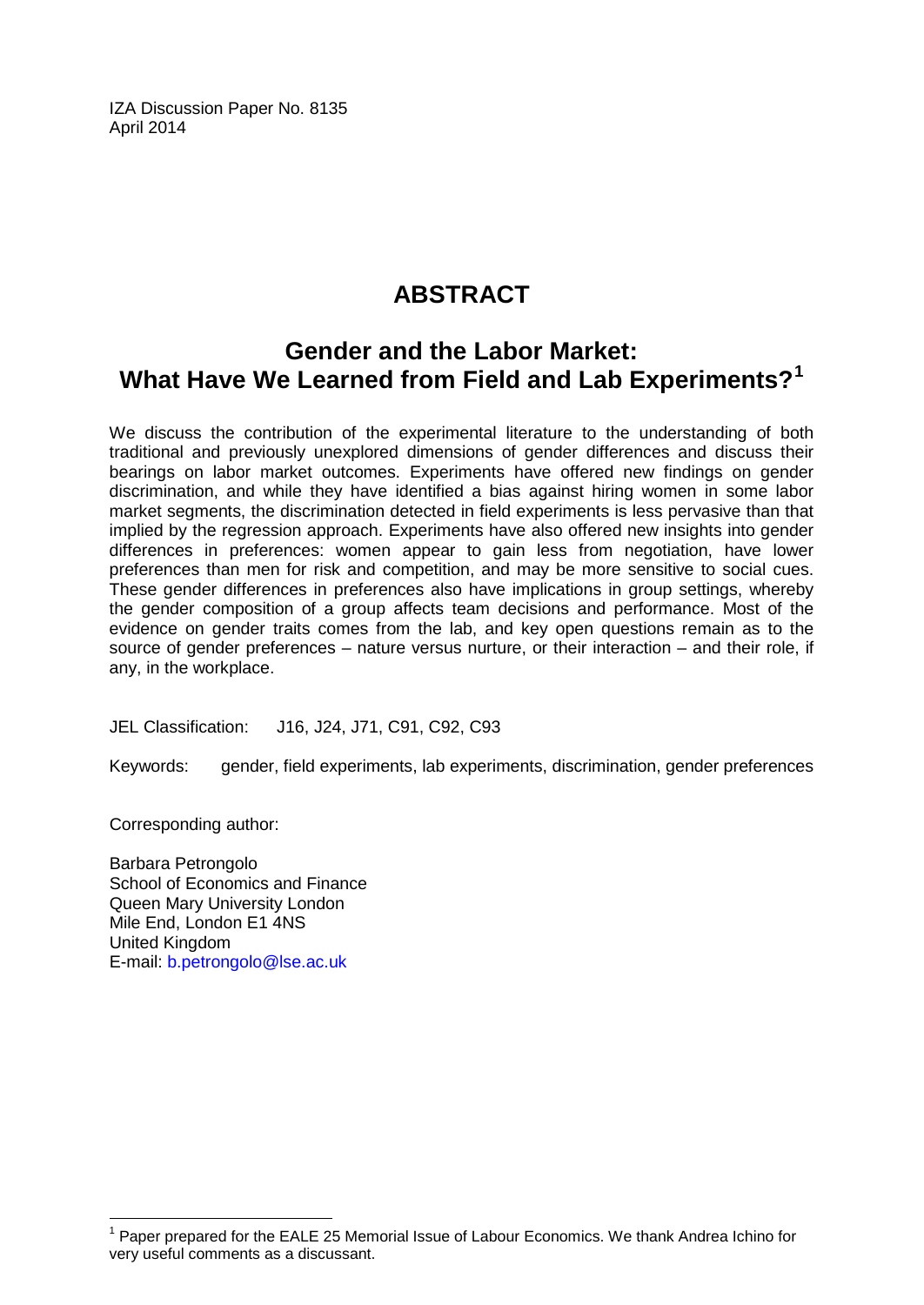#### **1. Introduction**

Women have made major inroads in labor markets throughout the past century, resulting in clear convergence in human capital investment and employment prospects and outcomes relative to men (Goldin, 2006). However, while the gender gap in schooling has closed—and even reversed—in most rich countries, there are remaining gender differences in pay and employment levels, as well as in the types of activities that men and women perform in the labor market (OECD, 2002). Women's progress in the labor market has also led to major advances in labor economics, reflecting women's changing role in the economy and identifying the factors behind the remaining disparities with respect to men. The development of novel empirical methods to identify gender differences has been accompanied by broadening perspectives on the gender dimensions of interest.

This paper reviews recent advances in the economics of gender that have been achieved via the experimental approach. We discuss how the experimental literature contributes to a deeper understanding of recurrent questions on gender, as well as to the broadening of research questions towards previously unexplored dimensions of gender differences, and we examine their bearings on labor-market outcomes.<sup>2</sup>

The factors driving gender differences in the labor market can be broadly categorized into three forces, which might be interconnected: productivity, preferences and discrimination. By the end of the 1990s, the state-of-the-art work on gender inequalities, summarized in Altonji and Blank's (1999) chapter in the *Handbook of Labor Economics*, had focused mainly on productivity differences related to human-capital accumulation and discrimination as the main sources of gender gaps in wages and hours. At the same time, Altonji and Blank (1999) also indicated that a lack of direct evidence on discrimination and gender preferences was a key obstacle to cleanly differentiating among the effects of these three forces. Progress in these areas was hindered by the presence of unmeasured, confounding factors in the study of gender discrimination; and the difficulty of extracting clean information on psychological traits from naturally-occurring data in the study of gender preferences. By providing data explicitly suited to addressing the questions of interest, and allowing tight control on the environment, the experimental approach provides a valuable source of evidence on these and other gender issues.

The experimental approach, both in the field and the lab, represents the most recent addition to the labor economist's toolkit, in the quest for identification of causal effects of interests. As a clear indication of this trend, two chapters in the latest *Handbook* volume are devoted entirely to discussing lessons drawn from experiments in labor economics (List and Rasul, 2011; Charness and Kuhn, 2011). Various factors have contributed to the increased use of experiments in labor research. First, the growing influence of the behavioral literature on economic research has expanded labor economists' perspectives to largely unexplored fields at the border between economics and psychology (see Bertrand, 2011, for a recent

<sup>&</sup>lt;sup>2</sup> A number of recent papers survey these literatures extensively. Bertrand (2011) discusses new advances in the gender literature, based on both experimental and non-experimental evidence, with an emphasis on gender differences in preferences, gender identity, and women's well-being. Croson and Gneezy (2009) cover lab experiments on gender preferences in detail. The growing usage of field and lab experiments in labor economics is discussed by List and Rasul (2011) and Charness and Kuhn (2011), respectively.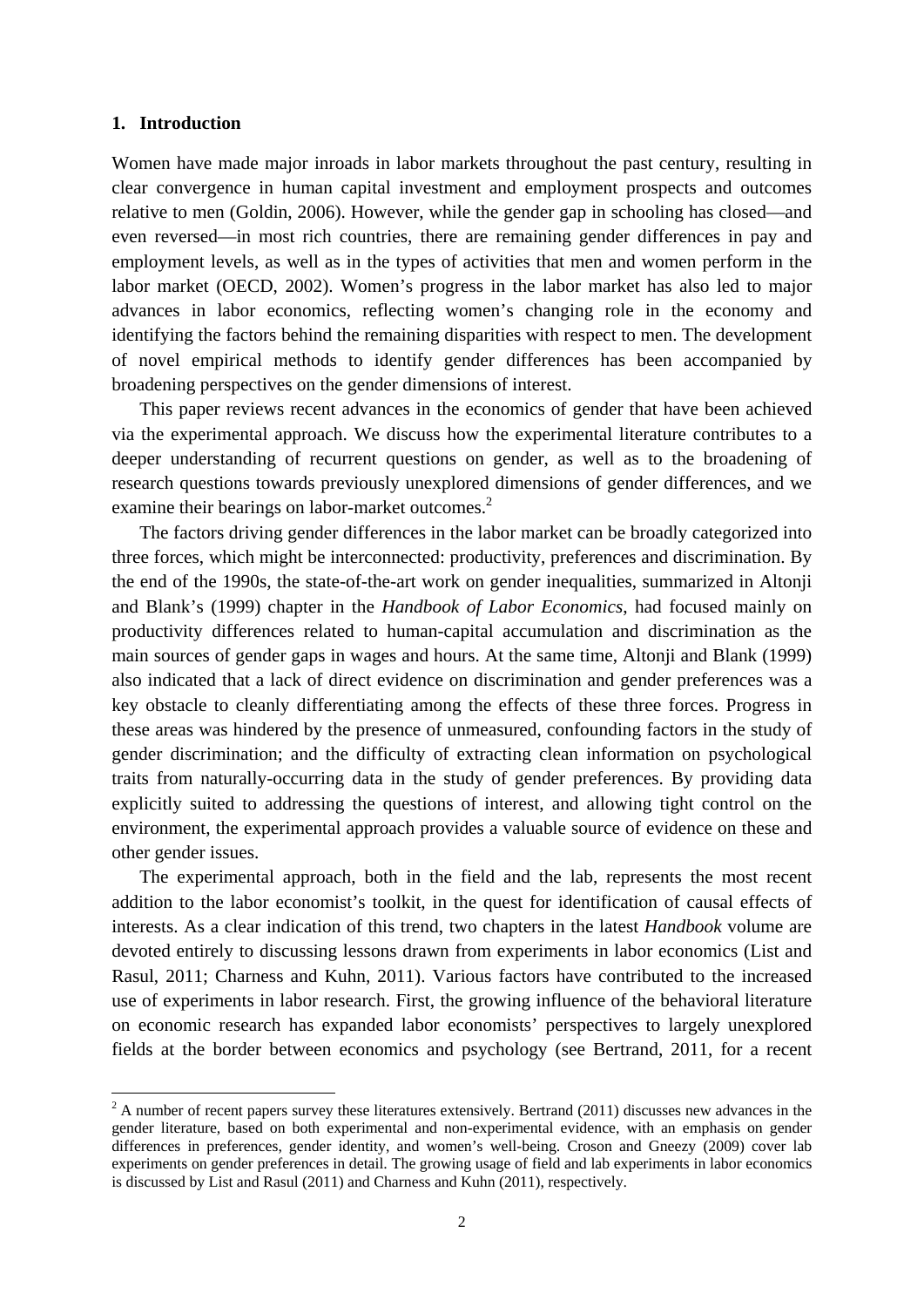survey on new perspectives on gender disparities). Second, labor economists have become more clearly aware of the limitations of observational data in answering old and new questions and have at the same time set higher standards for empirical inference. Finally, economists have become increasingly able and willing to engage in the collection of original data. Given these advances, the experimental approach has made available new data on traditional labor questions and enabled labor economists to address new questions by "letting questions determine the data to be obtained, instead of the data determining the questions that can be asked" (Duflo, 2006).

Experiments in economics have evolved in a number of directions, and, to organize our discussion, it is helpful to classify empirical strategies in labor economics according to the degree of control allowed to the researcher. At one end of the spectrum, there are the traditionally used, naturally-occurring data, over which the researcher has no control—over the information elicited or the economic environment—and for which identifying assumptions are needed to estimate the causal effect of treatment. At the other end of the spectrum, there are laboratory experiments, which use randomization to identify the effect of treatment in the lab (most typically on a subject pool of students) and which allow the researcher to fully control the environment. Thanks to randomization, the causal effect of treatment is identified simply by the difference in mean treatment and control outcomes. Somewhere between these two extremes are (various typologies of) field experiments, which use randomization in a natural-occurring environment—typically on relevant sample pools that may not be aware of their participation in an experiment—and thus allow for a combination of control and realism (Harrison and List, 2004).

In recent decades, the empirical literature on gender has progressed along this conceptual spectrum. Economists have long been interested in the causes and consequences of gender discrimination in the marketplace. Early work on discrimination extensively used the regression approach and decomposition techniques on observational data. However, the increased awareness of this approach's limitations has gradually shifted the emphasis of empirical work on this topic towards field experiments such as audit and correspondence studies, which aim to compare outcomes in the same job for two individuals who are identical in all respects other than gender. While experiments have been used more extensively to study race, rather than gender, discrimination, the experimental approach has in some cases provided clean evidence on gender discrimination in hiring, and represents a promising path for future research. We discuss findings from this approach in Section 2.

More recently, growing emphasis on potential differences in psychological attributes between men and women has shifted the attention of experimental work towards the study of various dimensions of gender preferences, including preferences towards risk, competition, negotiation and other-regarding preferences (see Croson and Gneezy, 2009, for an exhaustive review of the experimental work on gender preferences). Potential differences in preferences and psychological attributes might offer additional insight into gender gaps in participation to the labor market, in the types of jobs held, and in the performance in a given job. Information on gender preferences is typically elicited in a lab environment, which best isolates one factor of decision, say the attitude towards risk. The recent literature contains numerous examples from this approach, and is discussed in Section 3.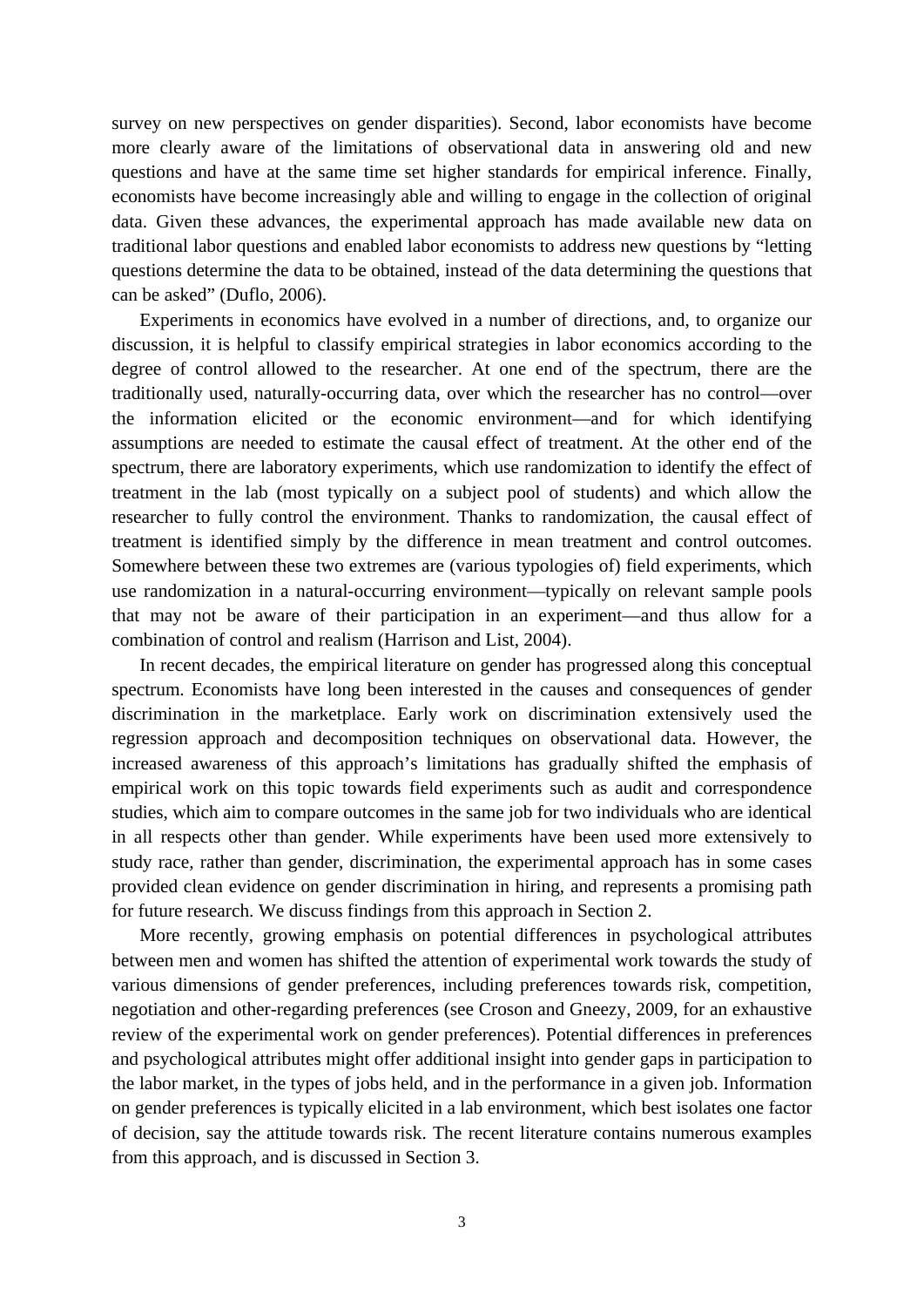Finally, the emphasis on gender differences at an individual level has led to a recent interest in the role of these differences in collective settings. Higher female representation in high-profile jobs in politics and the corporate sector—partly prompted by regulation such as the introduction of gender quotas in several countries—has led academics and policymakers alike to question the consequences of teams' gender composition for collective decision making. Section 4 links recent empirical evidence from the field and the lab to team work and discusses evidence on the impact of the gender composition of teams on decision making and firm performance.

Section 5 concludes this survey by summarizing the state of the art and discussing current open issues and directions for future research.

#### **2. Discrimination**

The study of discrimination, encompassing concepts, measurement and impact, has featured prominently in the gender literature since Becker's  $(1957)$  seminal work.<sup>3</sup> Gender discrimination in the labor market is defined as a situation in which equally productive men and women are rewarded differently, making it necessary to correctly measure differences in productivity in order to pin down the discrimination residual. The early literature has used regression-based methods on observational data—typically labor force or household survey data—to test for discrimination in the labor market. The most common approach (Oaxaca, 1973; Blinder, 1973) consists in decomposing wage (or participation) differentials between men and women into an 'explained' gap, driven by gender differences in observable worker and, sometimes, job characteristics; and an 'unexplained' gap, driven by different returns to given characteristics that are in turn associated with discrimination. Results from this literature are summarized by Altonji and Blank (1999), and point to large unexplained gaps in gender wages and participation rates.

While the existence of an unexplained gap in wages is certainly consistent with discrimination, this measure suffers from two main drawbacks. First, most observational data inevitably lack information on some of the determinants of a worker's productivity, which are nevertheless observed and valued by employers. Thus the unexplained gap is contaminated by unobserved differences in productivity, and whether it provides an upward or downward bias of the true extent of discrimination depends on the sign of differences in such unobservables.<sup>4</sup> Second, if pre-labor market investment in human capital is affected by expectations of future discrimination, part of the impact of discrimination is captured by observable productivity differences, and the resulting unexplained gap would underestimate the true extent of discrimination. In the first case, the regression approach would control for 'too little,' while in the second case, it would control for 'too much.'

Experiments are a natural response to some of the weaknesses inherent in the regression approach to discrimination on conventional survey data. As "discrimination is a causal effect defined by a hypothetical ceteris paribus conceptual experiment" (Heckman, 1998), the experimental approach allows researchers to approximate the ceteris paribus condition by

<sup>&</sup>lt;sup>3</sup> See Altonji and Blank (1999, Sections 3 and 4) and references therein.

<sup>&</sup>lt;sup>4</sup> For this purpose, employer-employee matched data provide an improvement over survey data, as they allow researchers to better extract information on productivity of individuals, see Hellerstein and Neumark (2006).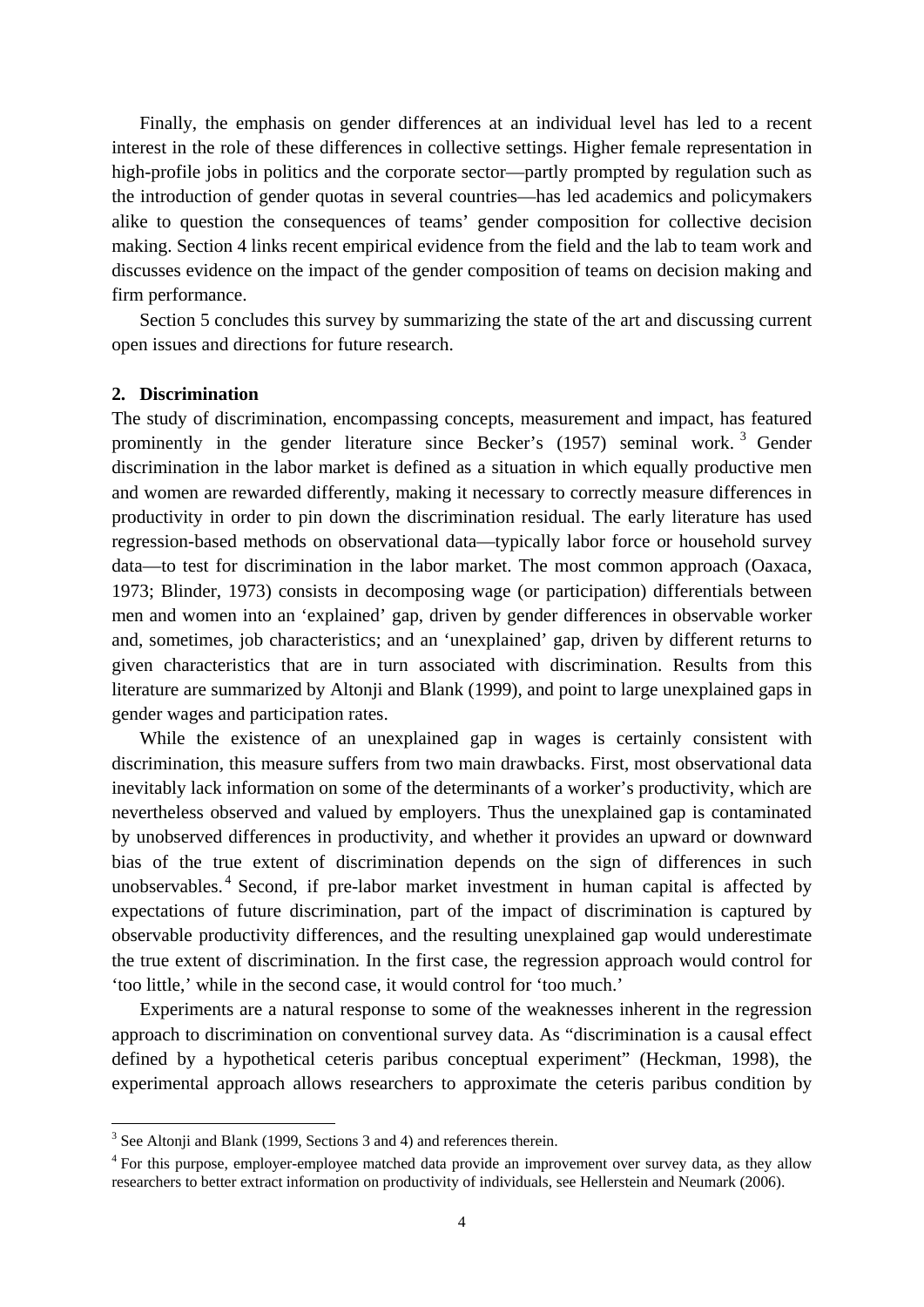comparing outcomes for otherwise identical men and women on identical jobs, thus removing sources of correlation between gender and other determinants of outcomes of interest. Clearly, this approach addresses the issue of confounding unobservables in survey data estimates, but it would be unable to address pre-labor market discrimination.

The experimental approach in gender discrimination has exploited various forms of audit or correspondence studies to detect discrimination in hiring. 5 Audit studies on gender compare callback rates and/or offer rates on a given job opening for pairs of applicants—one male and one female—with identical resumes, who are coached to act alike. Neumark (1996) conducts an audit study of hiring discrimination in the US restaurant industry. In his experiment, two male and two female college students are sent to apply for jobs as waiters and waitresses at 65 restaurants in Philadelphia, with a male and female pair applying for the same job at each restaurant. Male and female auditors were made to look identical on paper by creating resumes that were equivalent in terms of educational qualifications and previous work experience, and differences in personality and appearance were minimized. To this purpose, two auditors for each gender were employed in the study, instead of one, to help reduce the impact of traits that are unique to an individual participant, and all participants were instructed to act and dress alike throughout all contacts with the restaurants. Furthermore, while job offer rates are potentially contaminated by differences in personality and appearance, callback rates for job interviews are independent of these, as they are based solely on resumes.

Results show that women are significantly less likely to be invited for interviews and to receive job offers from high-price restaurants. They are also more likely to receive job offers from low-price restaurants, but this effect is imprecisely estimated. While the estimates presented for the high end of the restaurant industry are clearly consistent with discrimination against women, the overall conclusions from this study should be considered with care because of the very small scale of the study and the fact that estimated specifications do not allow for error components that are specific to an applicant/category pair. Thus, if a certain applicant were perceived to be particularly suitable for a high-price restaurant, and this applicant happened to be male, this match-specific component would show up in the estimates as discrimination against women.<sup>6</sup>

While audit studies provide cleaner evidence on discrimination than the typical regression approach on survey data, the attempt to submit pairs of otherwise identical men and women to an experiment may not be fully accomplished. Despite efforts to match auditors on as many characteristics as possible, there may be remaining differences that are valued by employers. More importantly, the fact that auditors are instructed about the purpose of the study may induce conscious or subconscious behavior that is correlated with gender.

<sup>&</sup>lt;sup>5</sup> The discussion that follows refers to field experiments on discrimination. There is also a smaller literature on lab experiments on discrimination (see Anderson et al., 2006, for a survey), which we do not review here, as it has not specifically addressed the gender dimension.

<sup>&</sup>lt;sup>6</sup> Results from earlier audit studies (Levinson, 1975; Firth, 1982; Riach and Rich, 1987) are reviewed by Riach and Rich (2002). A general conclusion from this body of work is that women are likely to encounter discrimination in higher-status jobs, but discrimination is not detected in many of the occupations considered. In particular, there is evidence of discrimination against men in female-dominated occupations (Levinson, 1975).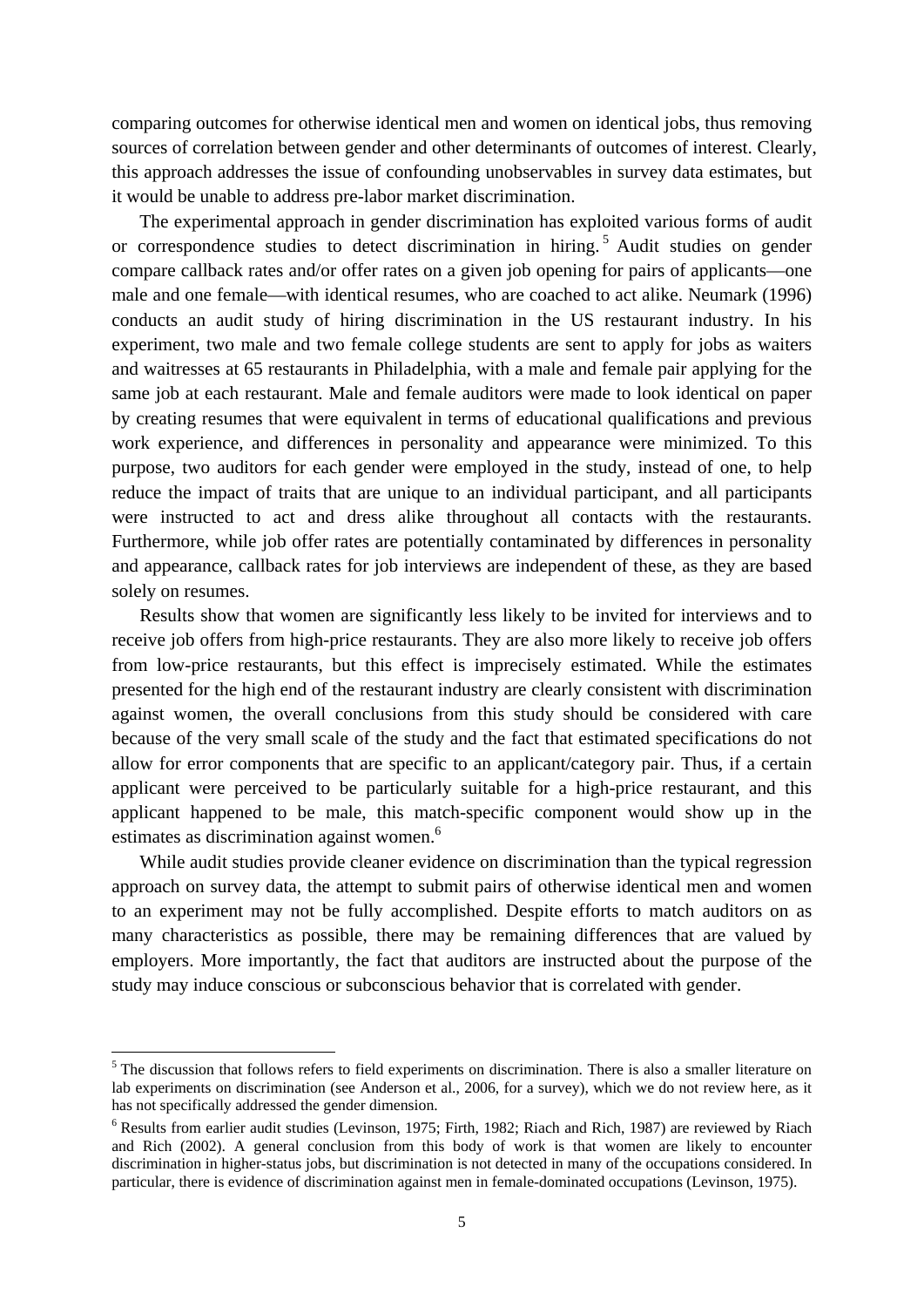Such weaknesses can be overcome in "blind" studies à la Goldin and Rouse (2000). Their well-known study exploits the gradual adoption of blind auditioning by US orchestras during the 1970s and 1980s. This change in hiring practices was prompted by concerns that discrimination would limit the careers of female musicians, especially in the access to great symphony orchestras. In blind auditions, a sound-porous screen is used to hide the identity of the player from the jury, and the comparison of gender differences in hiring rates before and after the introduction of blind auditioning provides some of the cleanest evidence available of discrimination against women. Goldin and Rouse find that blind auditioning increases the probability that a woman is advanced from the preliminary selection round by 50 percent, and that it has an even greater effect on the probability that a woman is hired in the final round. Despite the fact that not all their results point in the same direction, the overall conclusion of the paper is that blind auditioning reduced discrimination against women and thus contributed to the recent increase in the presence of women in top orchestras.

Although extremely powerful, blind studies are hard to find, not least because jobs in which prospective employers are able to extract a clear signal of a worker's productivity while their gender is concealed (as it is the case for musicians' positions) are very rare. In the absence of viable blind studies, correspondence studies have recently provided a promising alternative to audit studies. By sending resumes on fictitious applicants instead of real-life auditors, correspondence studies overcome the main weaknesses of the personal approach in audit studies (and are markedly cheaper). Their drawback is that, by construction, they can only identify discrimination in the access to job interviews, and cannot therefore provide any guidance as to discrimination at the job-offer stage. Bertrand and Mullainathan (2004) provide the largest and probably best-known correspondence study of racial discrimination, whereby race is signaled in resumes by white-sounding versus black-sounding names. Although gender differences are not the focus of their paper, Bertrand and Mullainathan detect no evidence of lower callback rates for females than for males.

In the gender literature, the use of correspondence studies has been relatively limited. Riach and Rich (2006) conduct a mid-scale experiment of gender discrimination in hiring in the UK, sending pairs of fictitious applications to job postings in four occupations: accountants, computer programmers, engineers and secretaries. The first two are genderneutral occupations, while the last two are male-dominated and female-dominated, respectively. The resumes of men and women are carefully matched on qualifications (specific to each occupation). Results show statistically significant discrimination against women in the male-dominated occupations and against men in both the female-dominated occupation and the mixed occupations.

Petit (2007) provides a correspondence study of gender discrimination in the French finance industry. In order to shed light on the role of family constraints in gender discrimination, Petit creates sets of resumes covering various types: young, single and childless; prime-age, single and childless; and prime-age with children. Discrimination against women is detected for young workers in high-skill advertisements, while among prime-age workers, data reveal no evidence of discrimination in either direction.

Audit and correspondence studies are widely viewed as the most compelling avenue to test for discrimination. However, their use for labor market discrimination has been criticized on various grounds (see Heckman and Siegelman, 1993, and Heckman, 1998). As noted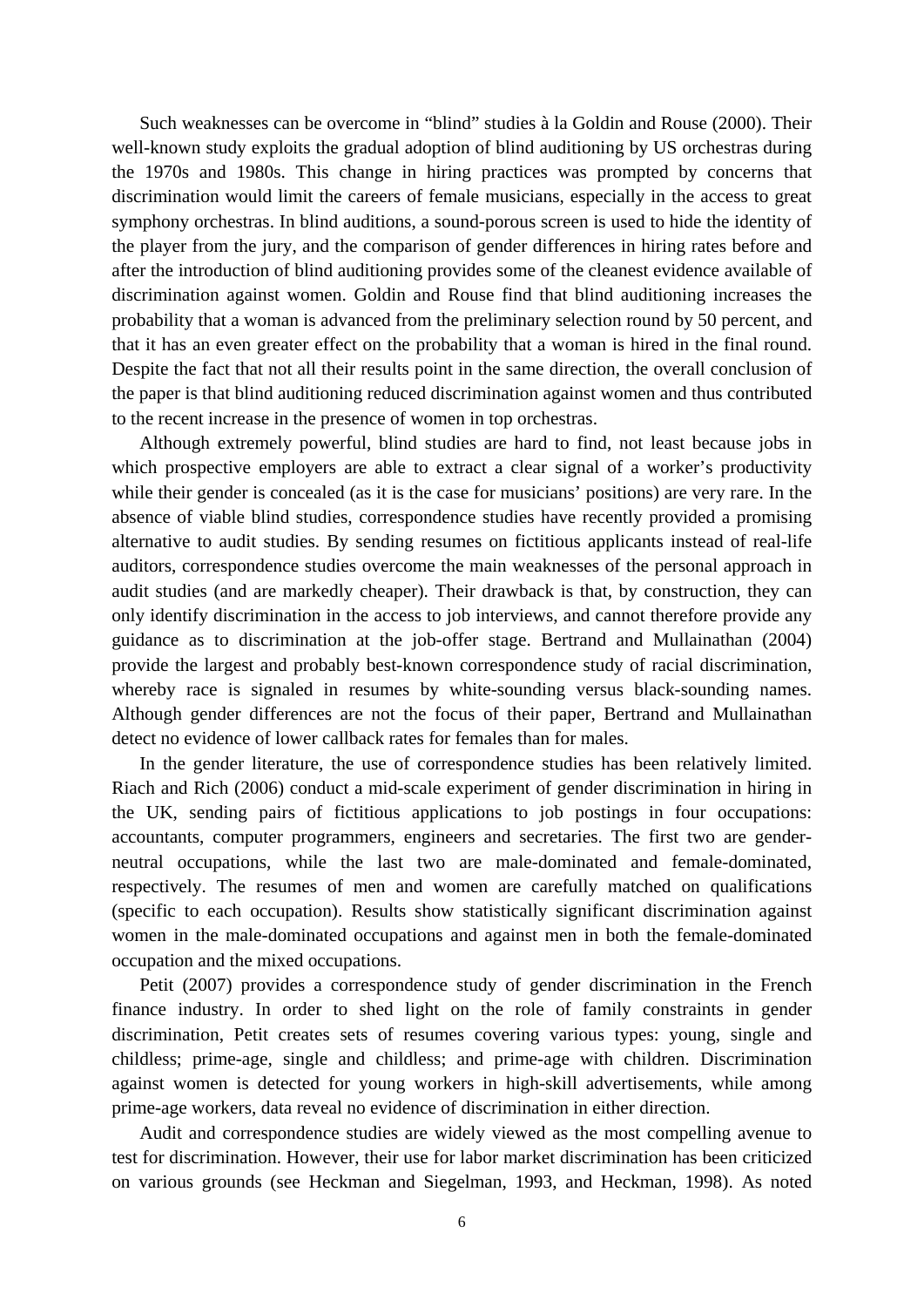above, by sending paper applications as opposed to real-life auditors, correspondence studies adequately address concerns of systematic gender differences in unobservables and in auditors' behavior induced by coaching. However, both audit and correspondence studies suffer from a more fundamental criticism, and namely that the assumption of equal groupaverages of unobserved productivity is not informative of discrimination when the relevant treatment is not linear in productivity—as is the case in hiring, in which treatment is binary based on a productivity threshold. To give an intuitive example, imagine that men and women apply to a job for which they are well qualified, such that the majority of each group would pass the hiring threshold. In the absence of discrimination, men and women face the same hiring cutoff. Correspondence studies are meant to ensure that, in employers' beliefs, the unobservable productivity component has equal gender mean, and infer discrimination from differences in call-back rates. But suppose for example that, while still imposing equal means, the distribution of unobservables for women is more dispersed than for men. In this case the share of women who pass the hiring cutoff is lower, simply because of the fatter left tail in their unobservables' distribution. The resulting difference in callback rates would be interpreted as evidence of discrimination against women, but discrimination was excluded by the assumption of equal hiring thresholds.<sup>7</sup>

Work by Neumark (2012) addresses the Heckman and Siegelman (1993) concern by establishing conditions that allow one to recover unbiased estimates of discrimination when group variances differ. His proposed method exploits variation in applicants' observables and requires equal returns to observables across groups. In this case, returns to observables estimated from a correspondence study can be informative of the relative variance of unobservables, which is in turn used to obtain unbiased estimates of discrimination. Variation in observable determinants of productivity is rare to find in correspondence studies, as they typically create one "type" of applicant with certain qualifications and characteristics, and the only randomized characteristic is one that is not intended to have an impact on productivity, such as race or gender. Bertrand and Mullainathan (2004) present an exception to this tendency, by creating high-quality and low-quality resumes. By using their data, Neumark infers higher relative variance of unobservables for black-sounding applicants from the lower returns to a high-quality resume for black-sounding applicants than for white-sounding applicants. When the implied relative variance is used to adjust estimates of callback rates, the estimated effect of race is larger than in the unadjusted estimates, consistent with the low relative hiring threshold assumed in the study. While available experimental estimates of race discrimination seem robust to the main Heckman and Siegelman criticism, it should be stressed that existing audit or correspondence evidence on gender discrimination is scarce, less clear-cut, and still open to this criticism.

Another drawback of both audit and correspondence studies is that they are intended to estimate the average level of discrimination—insofar as they are based on outcomes at randomly selected firms. As pointed out by Heckman (1998), the average level of discrimination is irrelevant for minorities' outcomes in a competitive market, and the only feature that matters is the causal effect of gender at the marginal firm, or at the set of firms

The opposite result—namely spurious discrimination against men—would be detected if men and women were under-qualified, such that the majority of them would not pass the hiring threshold.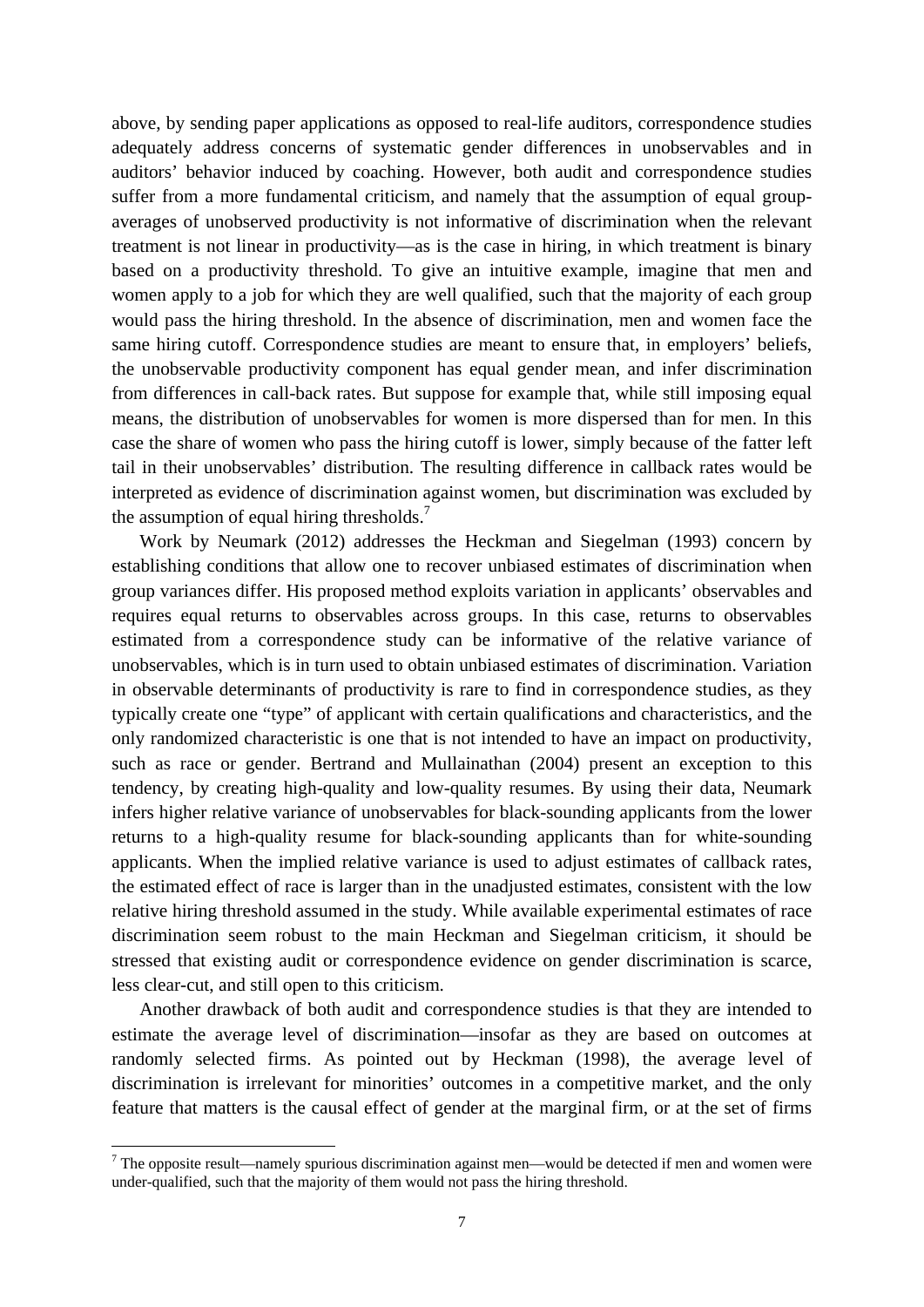where women or ethnic minorities end up applying or working. Discrimination at the average firm, as detected by some audit and correspondence studies, may thus be consistent with no discrimination at the margin. However, while in a frictionless, competitive labor market minority members can escape discrimination even if there is only a single non-discriminating employer, these conclusions would not hold in a market with frictions. With imperfect mobility, minority members are at a disadvantage as soon as any firm is willing to discriminate (see the discussion on this by Manning, 2003, pp. 215-216, and references therein).

While it is not trivial to extrapolate a clear consensus view from the existing body of experimental literature on gender discrimination, it is fair to broadly summarize this literature, concluding that there is evidence of significant discrimination against women in high-status or male-dominated jobs and discrimination against men in female-dominated jobs. Compared to the regression approach, the experimental approach tends to find far more limited evidence of discrimination against women in the marketplace. Different results from the two approaches may be driven by systematic gaps in unobservables in favor of men, which would contaminate the unexplained gap in wages.

Two questions still remain with respect to the existing experimental evidence on discrimination. The first question concerns the nature of the observed extent of discrimination. There exist two main economic models of gender discrimination, one in which employers derive disutility from employing women relative to men ('taste-based' discrimination) and one in which employers use gender to extrapolate a signal of unobserved components of productivity ('statistical' discrimination). Existing evidence on gender discrimination in the workplace is not suited to parsing its nature and typically expresses no claim to it. Progress in this direction might be made possible by enriching typical field experiment set-ups with tighter researcher control on elements directly linked to the nature of discrimination. These would include the manipulation of the information available to participants, which would be irrelevant in the case of taste-based discrimination but would instead be highly valued in case of statistical discrimination, and the use of specific games—e.g. the dictator game—that are meant to isolate tastes for discrimination. In this vein, List (2004) shows that the use of complementary framed experiments gives a clear indication of statistical, rather than tastebased, discrimination in the market for sports cards, such that minorities (blacks, the elderly and women) receive lower offers than majorities mostly because dealers use minority membership as a signal for the distribution of reservation values. As framed experiments require tighter control on the environment structure, they tend to depart from real labor market scenarios that are the object of existing audit or correspondence studies, but the design of similar treatments in the workplace could advance the understanding of the nature of discrimination.

The second question regards the mapping between the extent of discrimination revealed by field experiments (especially correspondence studies) and labor market outcomes of interest. Correspondence studies typically give an indication of gender differences in callback rates in various types of jobs. Their impact on wage and employment differences depends on potential gender outcomes at the job offer stage. In the hypothetical case in which gender differences in call-back rates are completely reversed at the job offer stage, one would observe no gender differences in outcomes such as hiring rates or wages. While this is indeed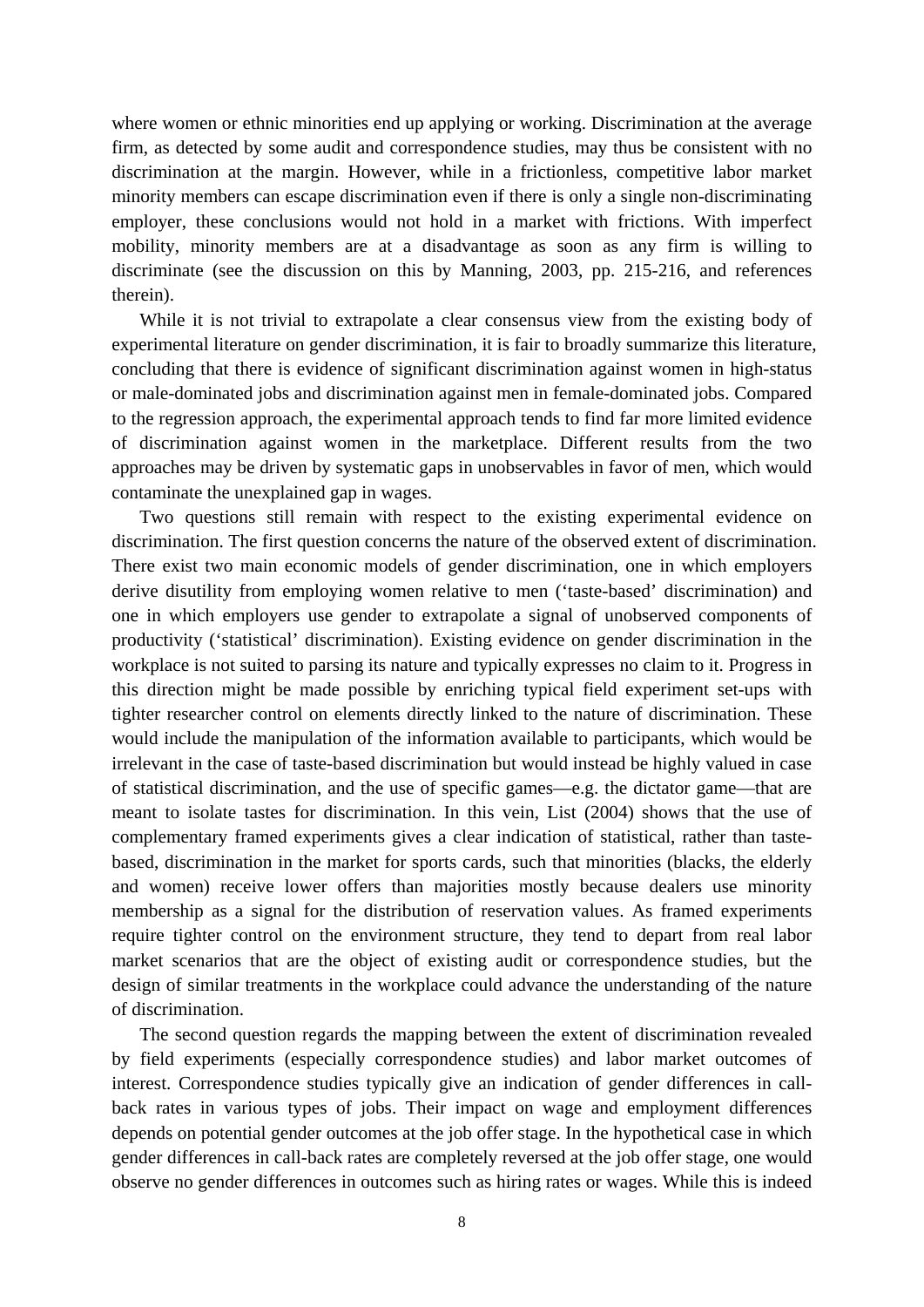an extreme scenario, inherent limits of correspondence studies require some care in their use for drawing inferences on employment and wage differentials. In the general case in which differences in call-back rates translate into significant differences in hiring rates, their impact on wage differentials in turn depends in turn on overall worker mobility. If workers receive outside offers very frequently, labor mobility will wash out the impact of differences in hiring rates if there are at least some non-discriminating employers. But as shown by Manning (2003, Chapter 4), substantial search frictions in the labor market translate differences in hiring rates into persistent differences in wages.

#### **3. Individual Preferences**

The traditional approach in labor economics to understanding gender differences in outcomes has discussed demand-side explanations such as discrimination, and supply-side explanations based on the accumulation of human capital and family constraints. More recently, however, economists have looked into alternative supply-side explanations for gender differences in outcomes that are related to psychological attributes and preferences. This tendency was partly motivated by the need to find alternative explanations for the residual gender gap in outcomes, and eased by the growing influence of the behavioral and psychological literatures in economics.

A great deal of choice exists in factors that shape labor market outcomes. Individual preferences in the spheres of motivation, ambition and competitiveness—to mention a few drive choice, and, if they are systematically correlated to gender, they contribute to the observed gaps in outcomes. Measuring preferences on observational data is often difficult, if not impossible. Experiments offer a useful methodology that allows one to study behavior and strategic interaction in a controlled environment and, importantly, can be adapted to elicit gender differences in preferences in spheres potentially associated with labor market success.

In this section we discuss experimental findings on gender differences in preferences that may affect job choice and on-the-job outcomes. Gender differences in preferences for risk and competition offer explanations for job sorting—the important first stage of a labor relation. Moreover, differences in bargaining behavior may shed light on within-job disparities in wages and career progression. More generally, differences in social preferences, potentially featuring at all career stages, could offer interesting insights into how men and women function in the workplace. The quest for evidence on gender differences in preferences, along with the ease of characterizing these preferences in simple lab experiments, has prompted a huge body of experimental work in a relatively short period (see Croson and Gneezy, 2009, for a detailed survey). Below we summarize some of the main findings from this literature, and discuss available evidence on the origin of gender differences in preferences and on their labor market consequences.

Earning differences across occupations and industries have been widely documented in the literature. Occupational and industry segregation of men and women is one of the leading components of gender gaps in earnings (Altonji and Blank, 1999). As jobs in different sectors offer different arrays of job security, earnings stability and working conditions, systematic gender differences in preferences towards risk and competition have the potential to shape gaps in earnings through job sorting behavior.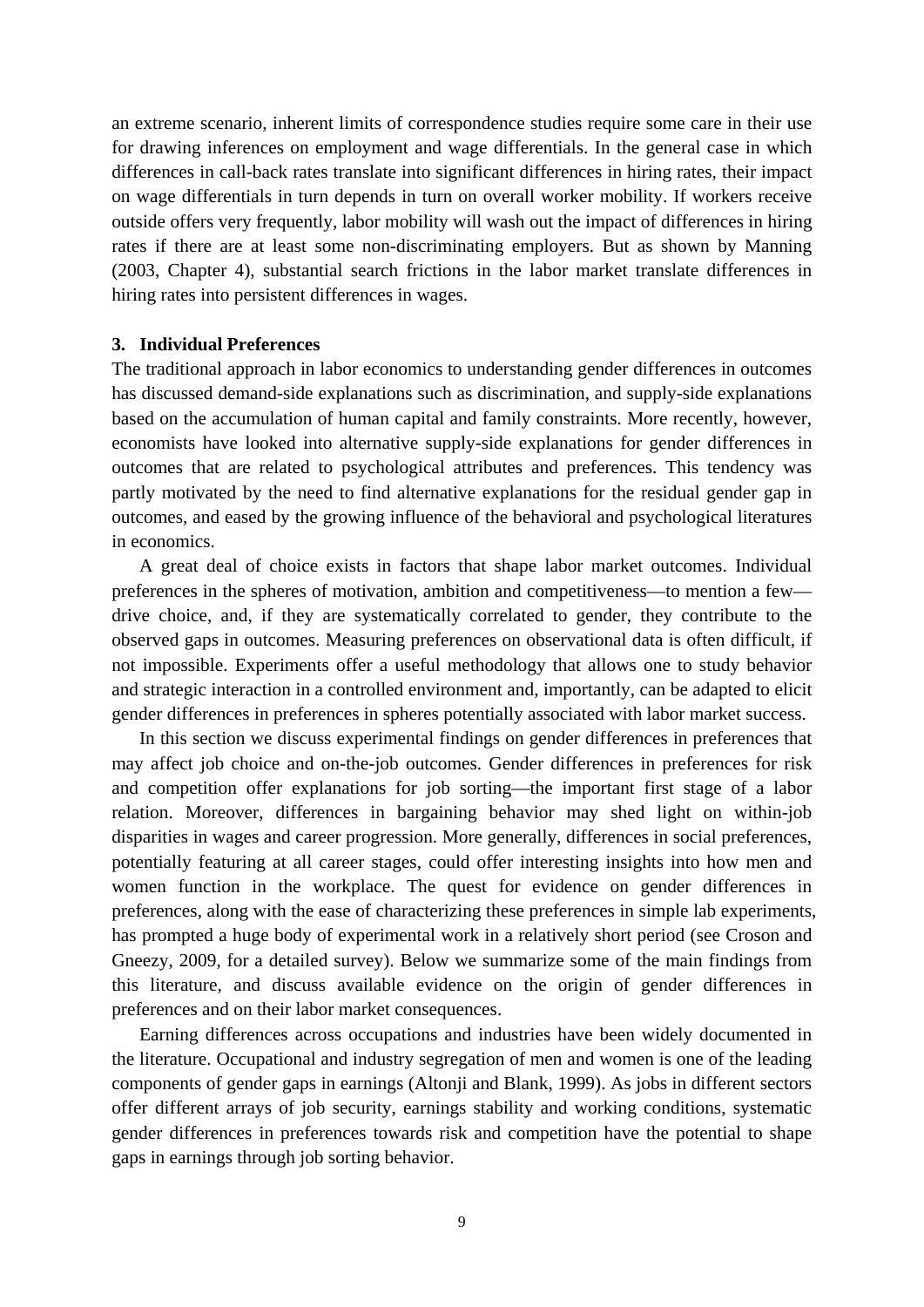Job-related risks (such as job-loss risk or earning volatility) are typically rewarded by higher mean earnings, and high-risk sectors tend to be male-dominated. If women are more risk-averse than men, they end up being overrepresented in jobs with lower-mean and lowervariance salaries. In the lab, simple risk experiments using real and hypothetical gambles have been carried out to understand gender differences in risk preferences. The consistent finding from lab evidence is that men are more risk-prone than women (see surveys by Eckel and Grossman, 2008, and Croson and Gneezy, 2009). While some attribute these differences to the emotional reaction to uncertain situations (Lowenstein et al., 2001), others report that they are related to confidence (Soll and Klayman, 2004). Similar conclusions have been drawn from (scant) survey and field evidence (Dohmen et al., 2011; Dwyer et al., 2011).

High-profile careers often develop in highly competitive settings, in which rewards are linked to relative, rather than absolute, performance. Using experiments that ask subjects to sort into environments with varying degrees of competition, we can observe whether there exist gender differences in participation in more competitive environments and, as a second stage, whether there are gender differences in performance in the more competitive environments. In the lab setting of Niederle and Vesterlund (2007), subjects can choose between a piece-rate incentive scheme and a tournament (winner-takes-all) competition. Conditional on performance, women prefer to be compensated piece-rate, while men prefer tournaments. Moreover, by shying away from competition, the well-performing women hurt themselves financially. Other experimental evidence also suggests that men thrive in competitive environments. Gneezy, Niederle and Rustichini (2003) show that when subjects are compensated by either piece-rate or a winner-takes-all tournament, men perform slightly better than women under piece-rate but substantially better in a tournament setting. Males' performance increases significantly in the competitive setting, while that of the female subjects remains constant. Evidence from a field experiment on school children by Gneezy and Rustichini (2004) broadly confirms lab findings, and also shows that the opponent's gender matters for individual performance. Using short-distance running, they find that girls' speed decreases when they run against other girls, while it slightly increases when they run against boys. Rewards at stake also seem to matter for competitive behavior. Antonovic et al. (2009) find that women perform worse against men than against other women when stakes are low, while they perform better when stakes are high. Finally, lab results show that men and women differ significantly in how they respond to wins and losses from past tournaments, as women's performance is negatively affected by previous losses, while men's performance is only negatively affected when stakes are sufficiently high (Gill and Prowse, 2014).

Another hypothesis for why earnings of men and women differ, even on identical jobs, is that men and women bargain salary differently. In the psychology literature, it has been suggested that women earn less than their male counterparts because they avoid competitive negotiation and, as Babcock and Laschever (2003) point out, they simply "don't ask" for a pay increase. In a lab setting, the experiment of Small et al. (2007) identifies a clear gender gap in the likelihood of initiating a negotiation, with women asking for a higher payment from the experimenter less often than men. Bowles et al. (2007) study gender differences in negotiation in the presence of an evaluator, who can be male or female. An important result in their study is that women are less likely to start a negotiation in the presence of a male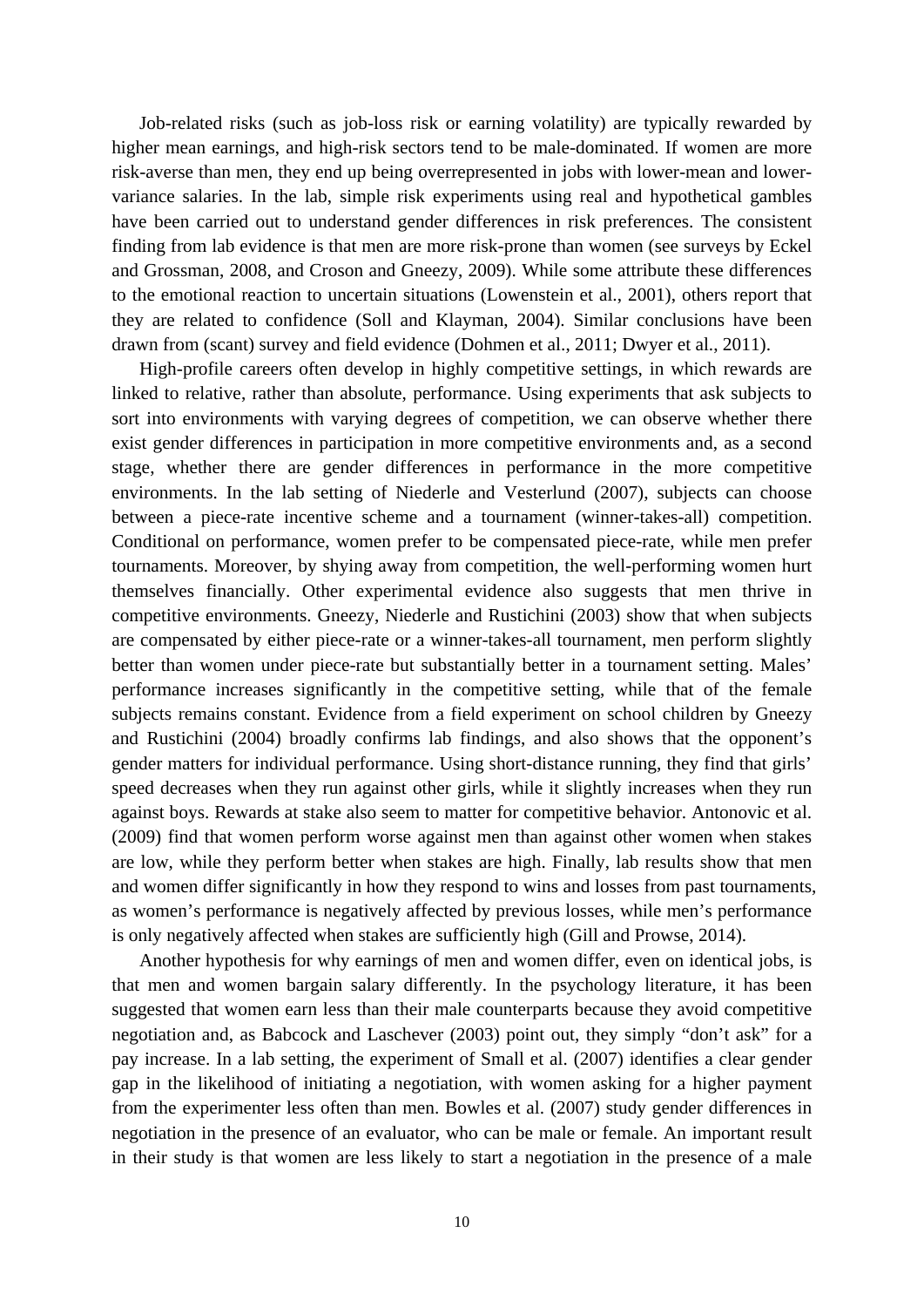evaluator, and women who initiate negotiations receive systematically poorer evaluations by male evaluators than men.

Ultimatum games are also suited to characterizing attitudes in negotiations, as they involve sharing a given amount between two parties via a single take-it-or-leave-it offer. $8$ Eckel and Grossman (2001) and Solnick (2001) examine gender in ultimatum settings, and both find that men and women make similar offers. However, Eckel and Grossman (2001) find that women are generally less likely to reject offers, while Solnick (2001) concludes that women are more demanding than men when the opposer is female, and less demanding when the opposer is male. Recent work by Rigdon (2013) also finds that women make significantly lower demands than men. However, the gap in demands is mitigated when they are given information on demands made by others in similar negotiations, suggesting that simple pieces of information may shape women's beliefs about the norms of negotiation and reduce earning gaps.

Finally, there has been a great deal of interest in whether men and women exhibit different degrees of social preferences and, in particular, whether other-regarding attitudes such as altruism, fairness or envy may play a stronger role in female than in male decisions. Gender differences in social preferences might help us understand why men and women select into certain sectors or jobs; for example, women tend to be overrepresented in the social sector. Moreover, these differences may have an impact on gender outcomes in a given job, as individuals may take into account their social preferences when negotiating wages and collaborating with coworkers. Social preferences have been investigated in a number of game theoretic settings, including simple ultimatum and dictator games, as well as games that address trust, social dilemmas and public good provision.

In the ultimatum game, the proposer maximizes her (selfish) payoff by offering the smallest amount, and the responder maximizes her own payoff by accepting any offer. When this does not happen, responding subjects have other-regarding preferences, such as altruism, fairness or (negative) reciprocity. No significant gender differences are detected at the offer stage (Eckel and Grossman, 2001; Solnick, 2001), and only in specific circumstances would women make smaller demands than men (Solnick, 2001; Rigdon, 2013).

While the ultimatum game setting makes it is difficult to establish whether proposers make generous offers because they fear rejection or because they are altruistic, the dictator game overcomes this problem by giving the respondent no choice but to accept the proposer's offer. Eckel and Grossman (1998), Bolton and Katok (1995) and Andreoni and Vesterlund (2001) find that women offer significantly more than men in a simple dictator game, while Bolton, Katok, and Zwick (1998) and Bohnet and Frey (1999) find no significant gender differences. Other studies, based on variations of the dictator game, conclude that women are more sensitive than men to equity considerations (see Croson and Gneezy, 2009, section 3.2).

Sociologists and economists have long believed that differences in trust or "social capital" explain a great deal about the successes and failures of individuals and societies in performance and progress. Insuring against distrust is costly and typically involves formal

 $8$  In the ultimatum game, one player, the "proposer," makes a take-it-or-leave-it offer such that she divides some amount of money between herself and another person. The second person, the "responder," can accept or reject the division. If the responder rejects, they both get nothing.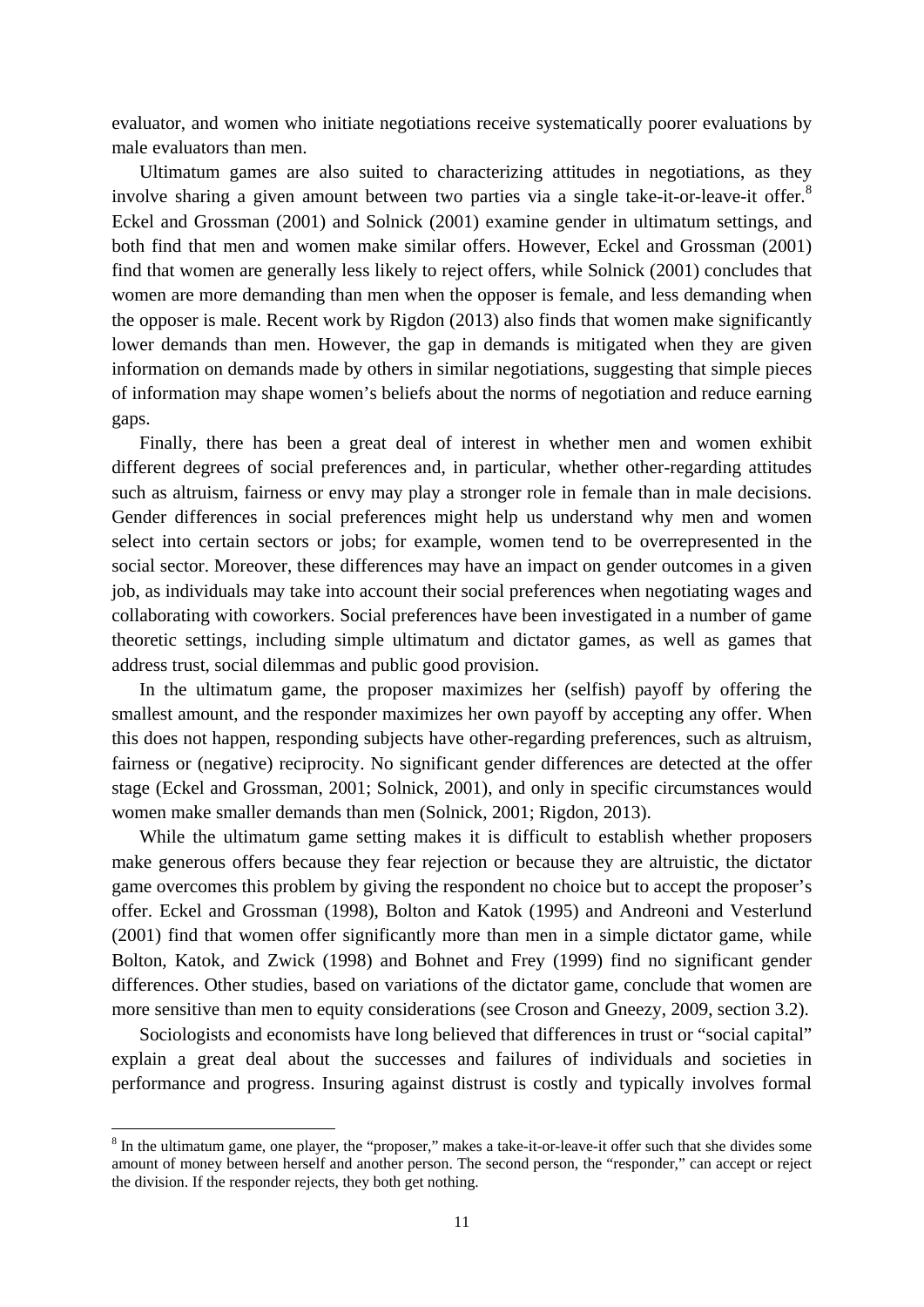legal contracts or informal pacts through, for example, family solidarity. In experimental economics, simple experiments have been used to elicit trust through the interaction of investors and trustees in trust games.<sup>9</sup> Several studies find no gender differences in trust (see, among others, Croson and Buchan, 1999), but women's trust is more sensitive than men's to the details of the context. For example, in Eckel and Wilson (2004), some participants are shown a picture of their recipients, while others are given some information; women trust more than men when they have a photo of their counterpart, but less when they have only written information.

Gender differences in social preferences may finally translate into differences in the willingness to contribute to public goods. Eckel and Grossman (2008) survey findings from public good experiments, <sup>10</sup> and conclude that evidence on gender differences in the provision of public goods is mixed, as some studies find that women contribute more than men, while others find the opposite. Moreover, the comparability of available findings is complicated by variation in the specific experimental designs. In summary, simple dictator or ultimatum games suggest stronger altruistic preferences among women than men, but evidence from other settings is far from conclusive.

While evidence from various experimental settings suggests that women and men may differ in traits that are potentially related to labor market success, the causes—nature or nurture— and the economic consequences of such differences are not entirely understood. Understanding nature and nurture components of gender differences in behavior is a key issue, with clear policy implications. On the nature side, obvious differences between men and women related to childbirth and physical strength, and more subtle differences related to brain structure and sex hormones, may have an impact on how well men and women fare in the labor market. Women's physical traits are likely to have a declining impact on their labor market involvement, thanks to medical progress in contraception, child rearing, or maternal health (Goldin and Katz, 2002, Bailey, 2006, and Albanesi and Olivetti, 2009), as well as technological advances biased towards brain relative to brawn skills (Welch, 2000). Nevertheless, a few (non-experimental) studies have detected a significant correlation between exposure to sex hormones and gender behavior (see Dreber and Hoffman, 2007, for an application to risk preferences, and Bertrand, 2011, section 2.7.2, for a critical review of related work), and others have investigated the relationship between menstruation and absenteeism (Ichino and Moretti, 2011; Herrmann and Rockoff, 2012, 2013)

On the nurture side, preferences may have roots in the education system, the household, or society at large. Recent experimental work has provided evidence of important environmental influences in various contexts. Gneezy et al. (2008) compare attitudes toward competition in patriarchal and matrilineal societies in a lab experiment setting. While men in the Maasai patriarchal society in Tanzania are significantly more likely to compete, the gender differential in competition is reversed in the matrilineal society of the Khasi in India.

<sup>&</sup>lt;sup>9</sup> A simple trust game proposed by Berg, Dickhaut, and McCabe (1995) involves an "investor" and a "trustee." The Investor is endowed with an amount of money, which she can keep or invest, with a given return rate. The trustee is entrusted with the investment and must decide how much of it to keep and how much to return. Trust is the willingness to gamble that another person will reciprocate a risky move, and is measured by the amount invested. Trustworthiness is measured by the amount returned.

<sup>&</sup>lt;sup>10</sup> These are essentially n-players prisoner's dilemma games.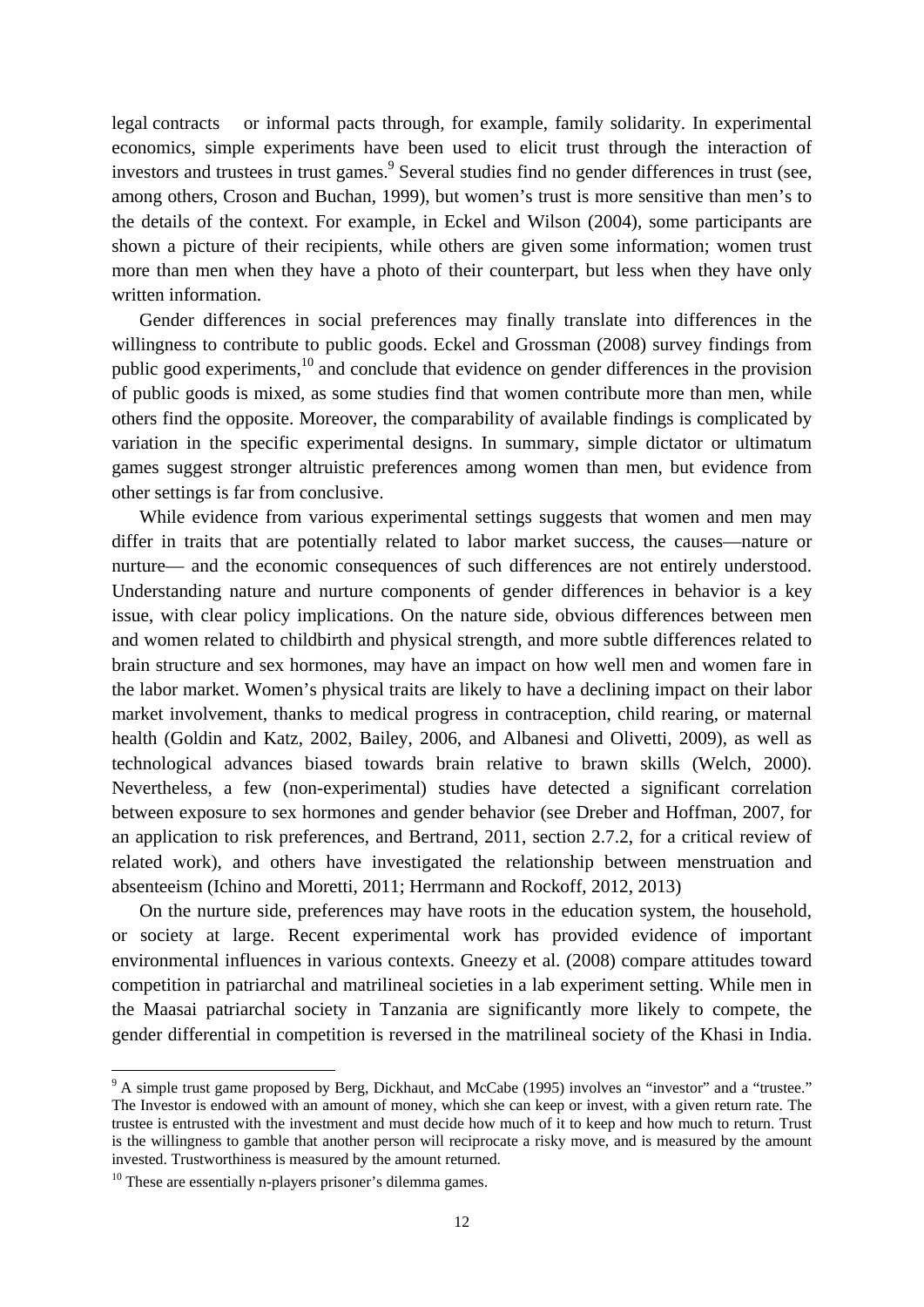Symmetric gender gaps suggest that attitudes towards competition may not be driven by biological differences. Using similar lab techniques, Booth and Nolen (2012) study gender differences in risk preferences in single-sex and coeducational schools, and find that girls from single-sex schools have risk preferences similar to boys', while girls in coed schools are more risk averse. In the same context, Booth and Nolen (2009) look at gender differences in the willingness to compete, and find that girls in single-sex schools have competitive preferences similar to boys', while girls in mixed-gender schools choose piece-rate compensation more often than boys.

Household influences may start at a young age through interaction with parents, or later in life through interaction with spouses. Evidence on these mechanisms is scant. Using school-level surveys, Fryer and Levitt (2010) find no evidence of differential parental investment in girls' and boys' math skills, but there is little direct evidence on later influences and in particular on the interplay between the spousal division of labor in the household and women's performance in the labor market. Although not strictly a nurture mechanism, symmetric gender gaps in working hours in the household and the market point to a clear link between women's role as main providers of home production and their labor choices and constraints. Findings from the (non-experimental) labor supply literature show a causal impact of fertility on female labor supply (see e.g. Angrist and Evans, 1998), and more specific evidence on the household division of labor would be welcome to give a richer picture of the labor market impact of women's involvement in the household.

The important next stage is to understand how findings from the lab on gender differences in preferences would map out on labor market outcomes. Typical lab settings such as abstract contexts and relatively low stakes naturally call for real-life validations of lab results. One topic that has received the most attention is that of competitive preferences. Buser, Niederle and Oosterbeck (2014) find that the lab measure of competitiveness introduced by Niederle and Vesterlund (2007), based on choice of tournament compensation, explains about a fifth of the gender gap in academic track choices in Dutch secondary schools. As the adopted measure of competitiveness is based, among other factors, on math ability, and the prestige of an academic track is based mainly on math content, part of the observed correlation between competitiveness and choice of prestigious tracks may in principle be driven by variation in math ability. However, the experiment collects independent information on both actual and perceived math ability, and the impact of these on the choice of prestigious tracks is not substantially altered when controlling for competitive preferences. On the other hand, the field experiment by De Paola et al. (2013) on Italian undergraduate students in economics finds no evidence of gender differences in students' willingness to enter a tournament evaluation scheme, or in their performance within the tournament.

Workplace consequences of competitive preferences have been recently addressed by Flory, Leibbrandt and List (2010), who explore job application decisions of men and women. In their field experiment, interested job seekers are randomized into compensation regimes with varying incidence of relative performance evaluation. The results show that the proportion of females in the applicants' pool falls with the share of compensation that depends on relative performance. This pattern is not driven by men preferring competitive environments and women not; rather men avoid competitive environments less than women. Important factors are found to explain or attenuate gender differences, including team work,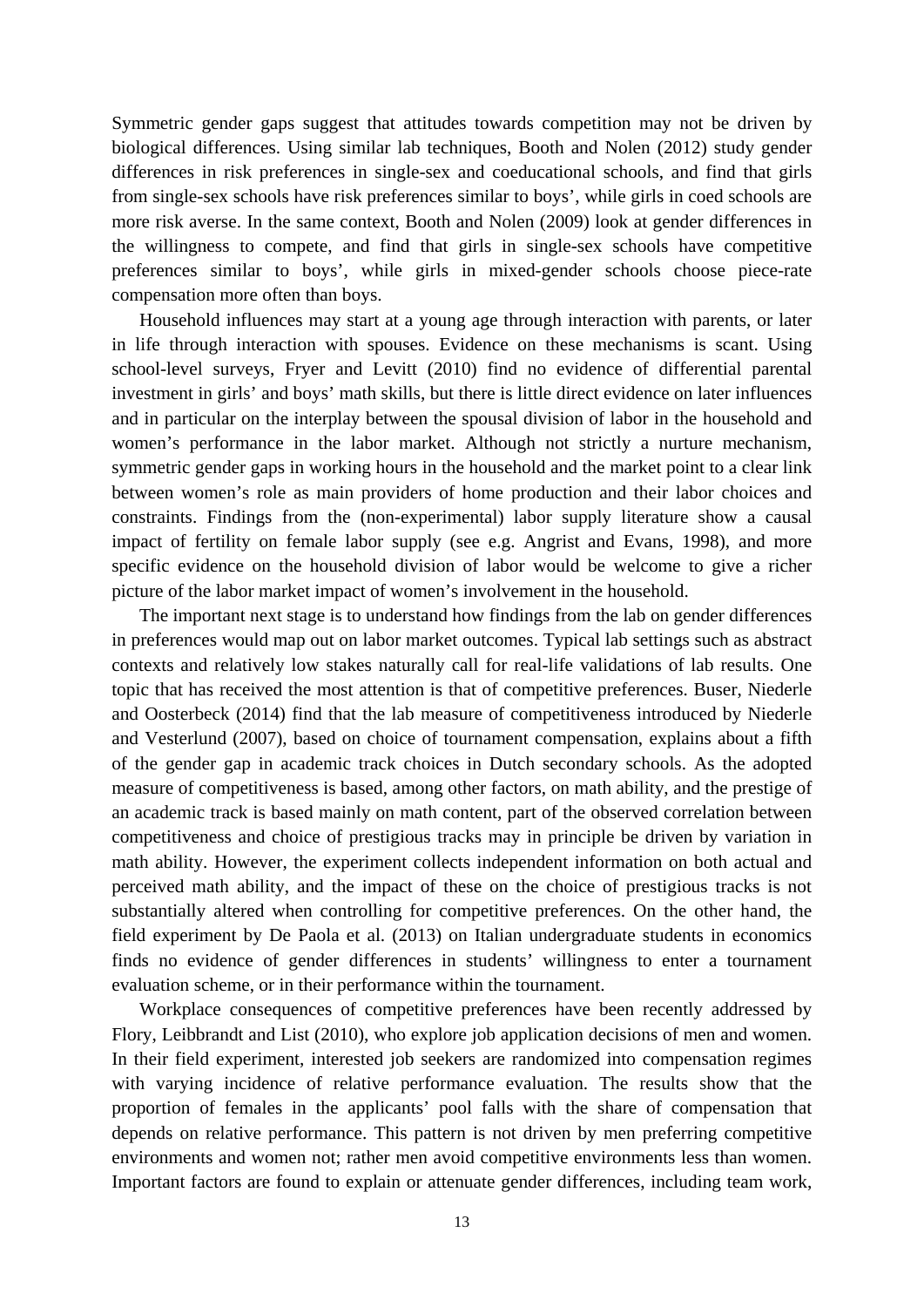whether the task is female-oriented, and local labor market conditions. While Flory et al. (2010) study gender differences in job entry, Lavy (2013) focuses on differences in performance. In his field set-up, male and female teachers participate in a rank tournament based on the test performance of their classes, and his results reveal no gender differences in performance under competition. Finally, using evidence from a UK workplace survey, Manning and Saidi (2010) find the effect of performance pay on earnings is generally modest, and does not differ markedly by gender.

Evidence on other types of preferences, such as bargaining and social preferences, has been mostly descriptive (see, for example, Babcock and Laschever, 2003), with a few exceptions. Leibbrandt and List (2014) use a similar experimental setting as Flory et al. (2010) to randomize interested job seekers into two types of job ads, one in which it is explicitly stated that the salary is negotiable, and one in which no information on wage setting is given. They find that men, unlike women, prefer job environments where no rule of wage setting is stated. In this case, men are also more likely than women to initiate wage negotiations. By contrast, when it is stated that the salary is negotiable, women are more likely to negotiate. The nonexperimental evidence on this topic typically uses predetermined measures of attitudes to predict earnings gaps. Fortin (2008) uses longitudinal data to investigate the role of greed and altruism, and concludes that differences in these preferences – as recorded prior to labor market entry – are a modest but significant important predictor of earnings gaps. Manning and Swaffield (2008) use similar information on a comprehensive set of preferences (risk attitudes, attitudes towards competition, self-esteem and overconfidence, and otherregarding preferences), and show that these can explain around one fifth of the earnings gap. Finally, recent work by Card et al. (2013) shows how gender differences in bargaining power can be identified on matched employer-employee data. They estimate a model of wage determination with additive fixed-effects for workers and gender-specific effects for firms, in which the assumed proportionality between firm effects and rents accruing to each gender is sufficient to identify their relative bargaining power. Their findings imply that women are more likely than men to be employed at low-rent firms, accounting for about 20% of the wage gap, and capture a smaller fraction of firm rents, accounting for 10-15% of the gap.

#### **4. Group Preferences and Dynamics**

A natural progression from the study of individual preferences has been to understand their role in group settings. If different psychological traits lead men and women to make different choices in similar contexts, the gender composition of teams becomes a relevant factor in collective decision- making. Moreover, various studies have shown that individual behavior changes in the presence of people from the same or opposite sex (Gneezy and Rustichini, 2004; Antonovic et al., 2009; Ivanova-Stenzel and Kuebler, 2011), highlighting the role of group interactions.

Economists have shown growing interest in the consequences of gender diversity of teams. Higher female participation to the labor market has implied changing workplace demographics and more gender-diverse teams. In high-profile professions, such as politics or the corporate sector, these changes have been eased by the introduction of explicit gender quotas in a number of countries. With growing representation of women on political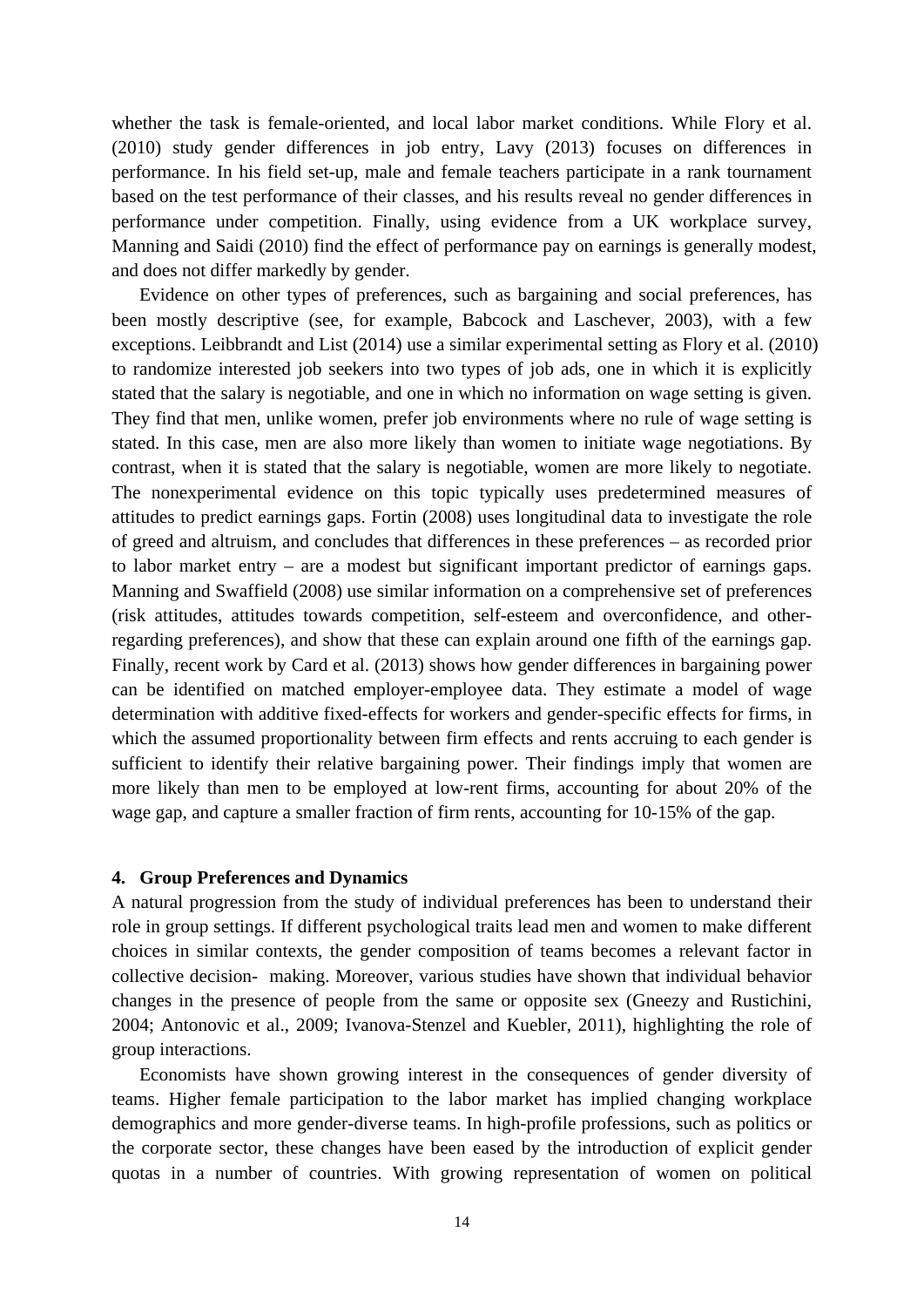committees, company boards and other group settings, understanding the effects of gender diversity is important from an academic, as well as a policy, point of view. Changes in team composition may in general have consequences for corporate and political outcomes. Moreover, higher female representation in leadership roles may accelerate gender equality both in the short run, by attracting high-ability women to such roles, and in the long run, by exposing society to female leadership and accelerating changes in social norms (see for example Beaman et al., 2009).

Despite a large body of lab evidence on individual preferences, the experimental literature on gender and preferences at the team level is relatively scarce. One of the main problems with studying gender and groups is that groups are typically formed in an endogenous way. While experiments can go some way to solve this issue through random assignment into groups, they tend to create an artificial environment, in which it becomes difficult to distinguish group diversity and group dynamics. The ideal setting is one that captures the complexity of endogenous group formation, while allowing the researcher to observe exogenous changes in group composition and identify the causal relationship between group diversity and outcomes.

Recent reforms that mandate certain levels of female representation on boards of directors offer a valuable, quasi-experimental setting to study gender composition of teams and performance. One of the first countries to implement gender quota laws was Norway in 2003, followed by Spain, Finland, Iceland and France. To study the causal impact of female presence on boards on firm performance, Ahern and Dittmer (2012) exploit the gender quota reform in Norway, which requires listed companies to achieve 40 percent female board representation within two years. The passage of the law change required that approximately 30 percent of the members of an average board needed to change to be in compliance with the 40-percent quota. However, some firms had a greater proportion of female directors before the quota was imposed and, therefore, faced a smaller constraint than those with fewer women. Given variation in the share of female directors at baseline, the Norwegian setting offers a natural experiment for the study of the impact of gender quotas. Ahern and Dittmer (2012) document important effects of female board representation. In particular, they find that the constraints imposed by the quota implied a decline in stock prices and operating profits.

Understanding the channels through which group composition affects performance is clearly important to design appropriate policy intervention. As for overall gender inequalities, such channels broadly boil down to gender differences in human capital and preferences. Ahern and Dittmer (2012) find that the quota setting in Norway led to less experienced boards, as new female directors had substantially less CEO experience and were younger than existing male directors. However, other channels such as gender differences in preferences or group strategic interactions may not be a priori discarded in Ahern and Dittmer's study. Matsa and Miller (2013) explicitly study the effects of the Norwegian gender quota on corporate decision-making and conclude that the quota has changed the style of corporate leadership. They compare publicly-listed firms in Norway with a matched sample of unlisted firms in Norway, and listed and unlisted firms in other Nordic countries, and find that most corporate decisions were unaffected after women's board representation increased, but note sizeable differences in firms' employment policies. In particular, firms affected by the quota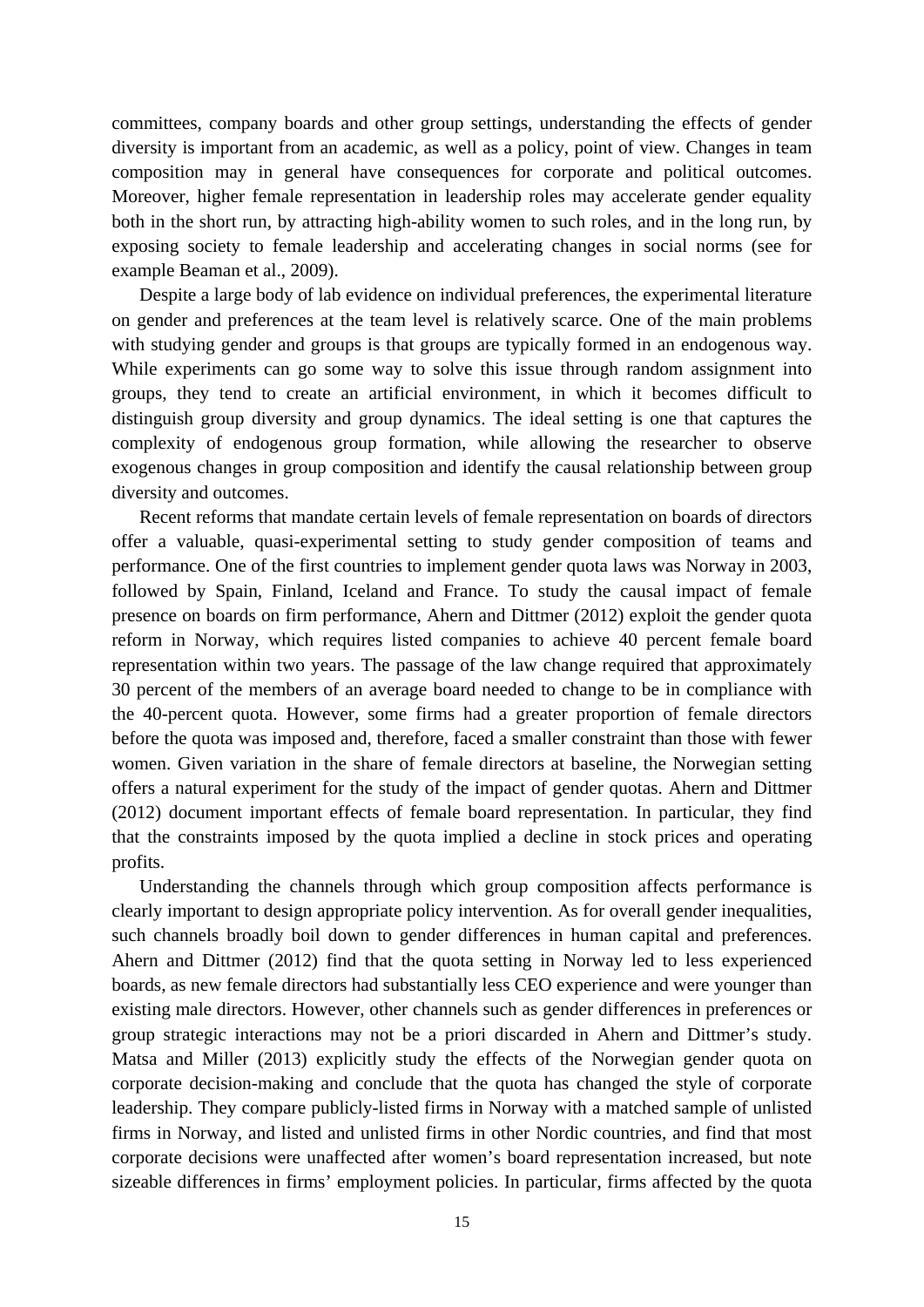undertook fewer employee layoffs, causing an increase in relative labor costs. The results suggest that female directors consider labor hoarding a more profitable long-run strategy, or that they have a greater concern for workers' vulnerability to unemployment risk. As the gender quota did not lead to less profitable decisions overall, but only changes in human resource management, Matsa and Miller conclude that changes in corporate strategy may not be explained by less experienced boards.

Bagues and Esteve-Volart (2010) provide further quasi-experimental evidence on the relevance of gender in teams, by exploiting the random allocation of applicants to selection committees in the Spanish civil service. They analyze the chances of success of male and female candidates to the Spanish judiciary system and find that female candidates are less likely to be hired whenever they are randomly assigned to a committee with a stronger female presence. Further evidence suggests two potential driving mechanisms. First, female evaluators tend to overestimate the quality of male candidates. Second, the presence of women on committees induces male members to increasingly favor male candidates.<sup>11</sup>

Recent papers that use field data have also found evidence that the gender composition of a team does influence performance. Apesteguia, Azmat, and Iriberri (2010, 2012) use a large online business game to study how a female presence on a team affects collective choices and performance. The game is played by teams of three, which take the role of a general manager of a beauty-industry company, competing in a market composed of four other simulated companies. The analysis shows that teams composed of three women are significantly outperformed by any other gender combination. Differences in performance are explained by differences in decision-making: all-women teams are less aggressive in their pricing strategies, invest less in R&D, and invest more in social sustainability initiatives, than any other gender combination. Hoogendoorn, Oosterbeek, and van Praag (2013) use a similar business game setting with Dutch university students, in which students are exogenously allocated to teams, and detect an inverse u-shaped relationship between the share of women and a team's business performance, such that teams with an equal gender mix perform best.

Delfgaauw et al. (2013) provide novel field evidence on gender interactions and firm performance. They run an experiment in a Dutch retail chain to study whether firm performance under competition is affected by the gender of the manager and/or by the gender composition of employees. The experiment introduces short-term sales competition in a random subset of stores, and tournament compensation is offered within sets of treated stores. On average, the introduction of the tournament increases sales growth by five percentage points, and this effect is independent of the manager's gender or the share of female employees. However, the effect of the tournament on sales growth is highest in stores in which the manager and a sufficiently high fraction of employees are of the same gender.

The interaction between gender composition and the altruistic behavior of groups is analyzed in a dictator's game setting by Dufwenberg and Muren (2006). In their game, groups of three people with varying female presence divide a sum of money among themselves and a fourth person. The authors find that female-majority groups give more to the individual recipients and choose the egalitarian division more often than male-majority

 $11$  Different conclusions are drawn by De Paola and Scoppa (2014), who find that female candidates for academic jobs in Italy are less likely to be selected when there are no women on the selection committee.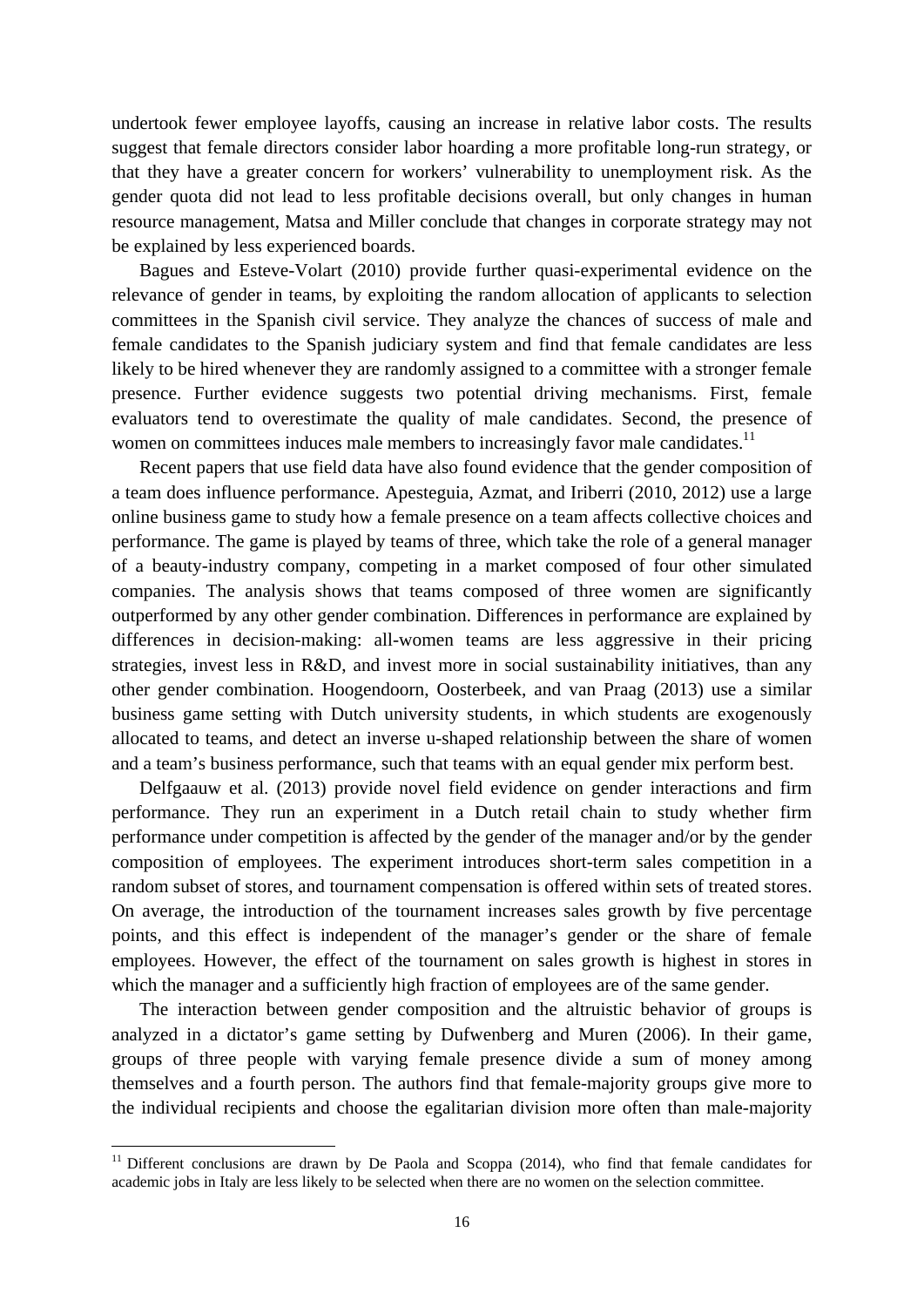groups do. They also find that the most generous groups are those with two women and one man, suggesting that the presence of a man in the group triggers an enhanced generosity in the group.

Selection into environments that might be deemed as competitive has been studied at both the individual and group level. Following the work of Niederle and Vesterlund (2007), a number of recent papers have studied entry into incentive schemes in which there exist options for group incentive compensation. Wozniak et al. (2010) find that men are more likely to choose to enter a tournament and that women are more likely than men to choose team pay (though this effect is not statistically significant). Kuhn and Villeval (2012) use a real-effort lab experiment in which participants can choose to work under an individual piece rate or under a group piece rate in which reward depends on the team's performance. They find that women are significantly more likely than men to select team-based compensation and suggest that the same confidence deficit that pushes women out of competition pulls them into teams. Interestingly, however, men become much more likely to join teams—and the gender gap vanishes—when an efficiency advantage to team production is introduced.

While the quota reforms and other field and lab experiments offer valuable insight into the consequences of gender diversity, the literature on this issue is still very limited, not least because it is restricted to a small and select group of women. Gender corporate board quota policies, as well as business games among MBA students, focus attention on women who may not be fully representative of the female workforce. The representation of women in decision-making at lower levels of responsibility can thus help to form a broader picture of the impact of gender diversity and attenuate the stark selection of women at the top.

#### **5. Concluding Remarks**

Experiments offer a novel and useful methodology that is being used widely in almost all areas of economics. In gender economics, the experimental approach offers a way to answer questions previously believed to be unanswerable because of data limitations, as well as new techniques to cleanly identify mechanisms and results in older topics traditionally studied by labor economists. In this paper we have focused on how experiments help shed light on gender discrimination, as well as on how they have helped our understanding of gender differences in preferences, whether at the individual level or in group settings.

Despite recent advances, several important aspects of gender differences in labor market success have to date not been explored, or have only been partially explored, experimentally, and we believe that there exists clear scope for further research in several directions.

First, while experimental evidence can identify discrimination in hiring, disentangling different types of discrimination has proved to be challenging. Moreover, to date experiments have offered little insight into on-the-job discrimination, and on how anticipated discrimination might feed back into individuals' choices.

Second, the psychology and behavioral economics studies on gender preferences and attitudes have helped shed light on gender disparities in choice. While one may conjecture that disparities observed in the lab have implications for labor market outcomes, more direct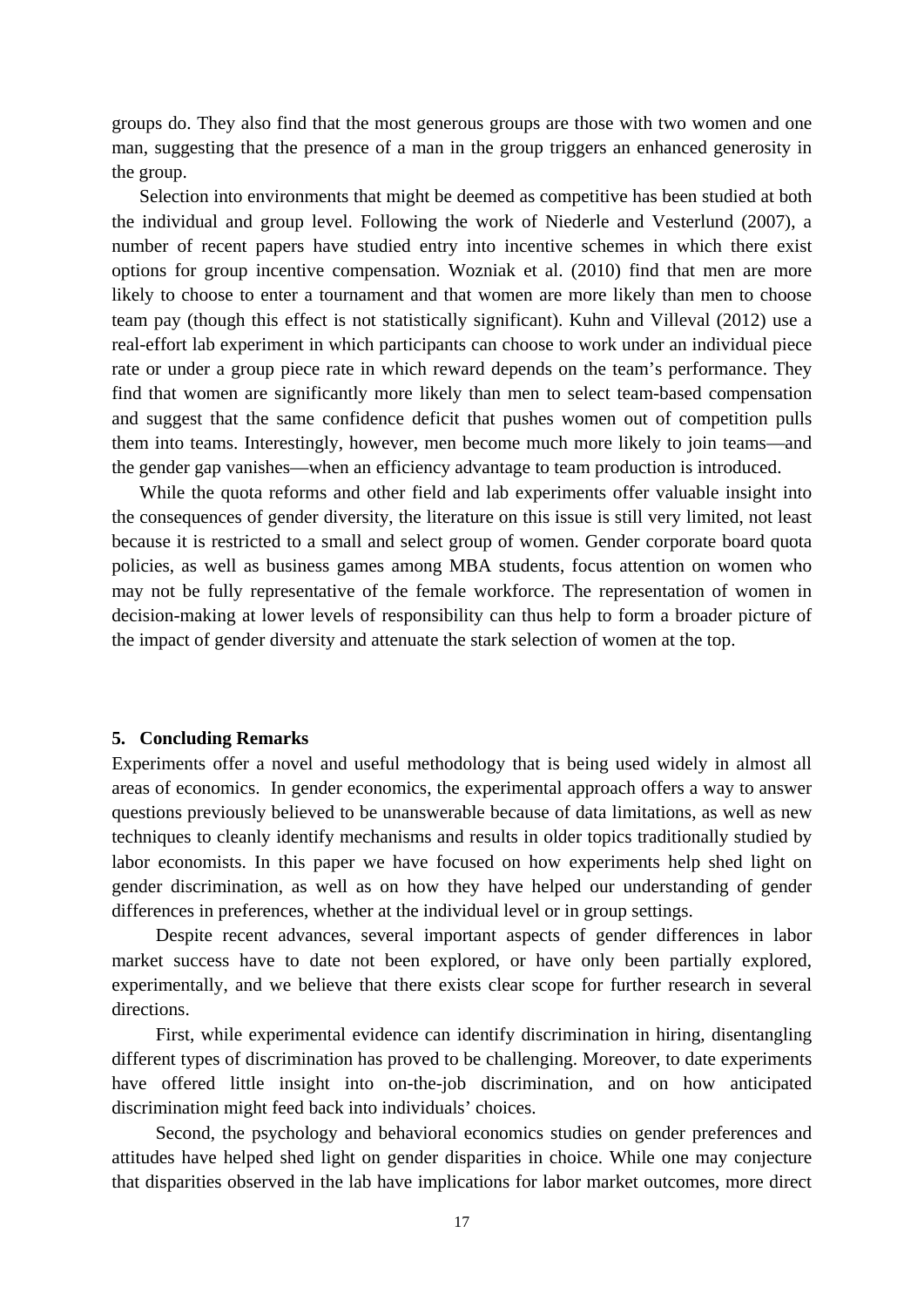evidence from the workplace is needed to draw useful conclusions for gender gaps in real markets.

Finally, it is not entirely understood how preferences are formed and, importantly, whether there is scope for policy to change them. For example, gender differences in labor market outcomes are typically mirrored by symmetric gender differences in household roles, leading to the natural question of whether household roles reflect gender preferences and whether, either through nature or nurture, they may shape labor market choices, constraints, and performance. While an established literature, mostly theoretical or non-experimental, studies efficient household bargaining and gender time allocation, further causal evidence is needed to understand the remaining issues on gender inequalities in the household and the labor market.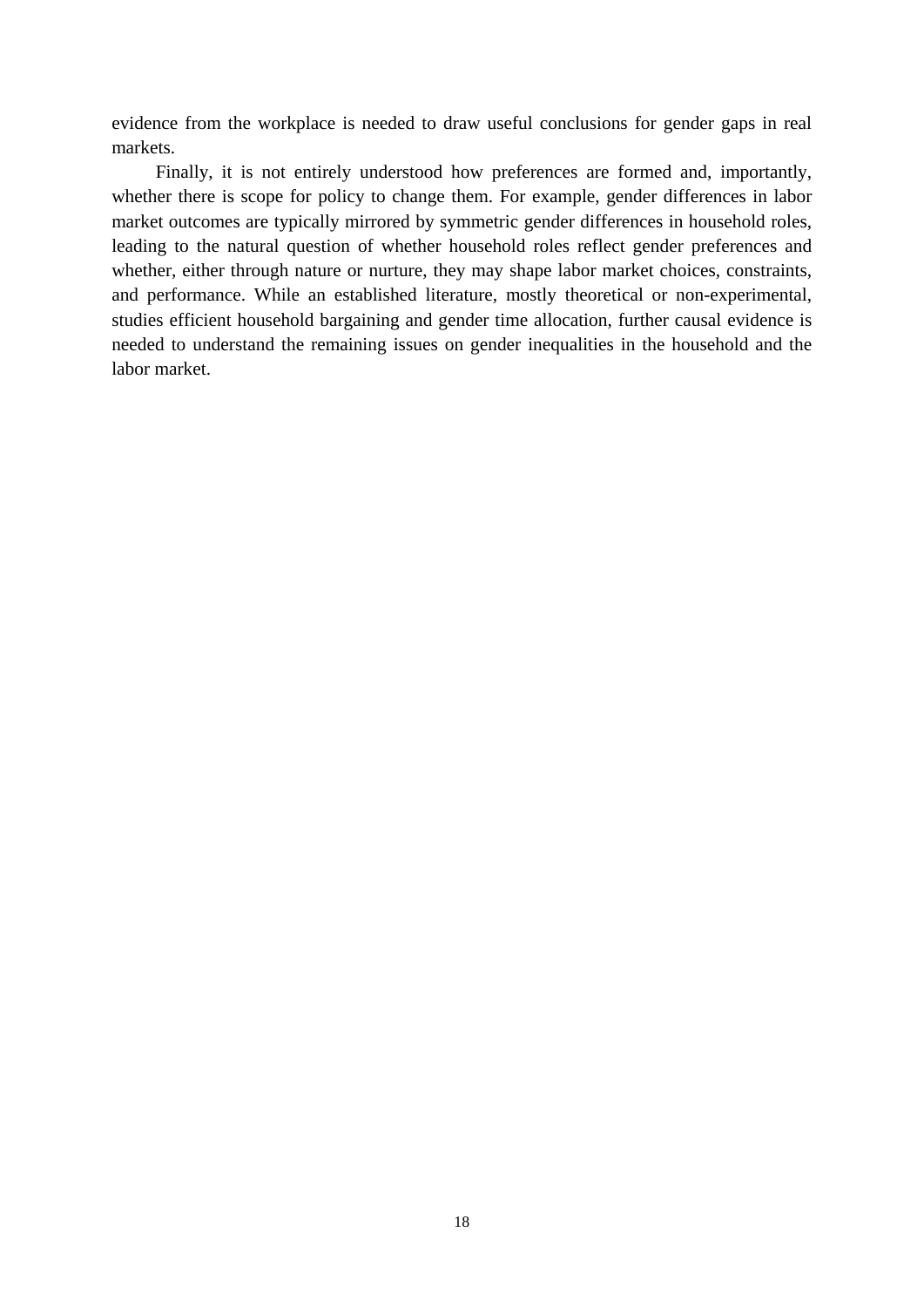#### **References**

- Adams, Renee B. and Daniel Ferreira. 2010. "Moderation in Groups: Evidence from Betting on Ice Break-ups in Alaska." *Review of Economic Studies* 77(3): 882-913
- Ahern, Kenneth R. and Amy K. Dittmar. 2012. "The Changing of the Boards: The Impact on Firm Valuation of Mandated Female Board Representation." *Quarterly Journal of Economics* 127(1): 137–197.
- Albanesi, Stefania, and Claudia Olivetti. 2009. "Gender Roles and Medical Progress". *NBER Working Paper* 14873.
- Altonji, Joseph and Rebecca Blank. 1999. "Race and Gender in the Labor Market." In O. Ashenfelter and D. Card (eds.), *Handbook of Labor Economics*, vol. 3C: 3143-3259. Amsterdam: Elsevier.
- Anderson, Lisa, Roland G. Fryer Jr. and Charles A. Holt. 2006. "Discrimination: Evidence from Psychology and Economics". In W. Rodgers III (ed.), *Handbook on the Economics of Discrimination,* Edward Elgar, Northampton, MA, 97–115.
- Antonovics, Kate, Arcidiacono, Peter and Randall Walsh. 2009. The Effects of Gender Interactions in the Lab and in the Field. *Review of Economics and Statistics* 91 (1), 152–163.
- Andreoni, James, and Lise Vesterlund. 2001. "Which Is the Fair Sex? Gender Differences in Altruism." *Quarterly Journal of Economics* 116(1): 293–312.
- Angrist, Joshua D. and William N. Evans. 1998. "Children and Their Parents' Labor Supply: Evidence from Exogenous Variation in Family Size". *American Economic Review* 88: 450-477.
- Apesteguia, Jose, Ghazala Azmat, and Nagore Iriberri. 2010. "The Impact of Gender Composition on Team Performance and Decision-Making: Evidence from the field." UPF Working Paper 1225
- Apesteguia, Jose, Ghazala Azmat, and Nagore Iriberri. 2012. "The Impact of Gender Composition on Team Performance and Decision-Making: Evidence from the field." *Management Science*. 58(1): 78–93.
- Babcock, Linda, and Sara Laschever. 2003. *Women Don't Ask: Negotiation and the Gender Divide*. Princeton and Oxford: Princeton University Press.
- Bagues, Manuel and Berta Esteve-Volart. 2010. "Can Gender Parity Break the Glass Ceiling? Evidence from a Repeated Randomized Experiment". *Review of Economic Studies* 77: 1301-1328.
- Bailey, Martha J., 2006. "More Power to the Pill: The Impact of Contraceptive Freedom on Women's Lifecycle Labor Supply." *Quarterly Journal of Economics* 121, 289–320.
- Beaman, Lori, Raghab Chattopadhyay, Esther Duflo, Rohini Pande and Petia Topalova. 2009. "Powerful Women: Does Exposure Reduce Bias?". *Quartely Journal of Economics* 124: 1497-1540.
- Becker, Gary. 1957. *The Economics of Discrimination*. Chicago, University of Chicago Press.
- Berg, Joyce, John W. Dickhaut, and Kevin A. McCabe. 1995. "Trust, Reciprocity, and Social History." *Games and Economic Behavior*, 10: 122–42.
- Bertrand, Marianne. 2011. "New Perspectives on Gender". In O. Ashenfelter and D. Card (eds.) *Handbook of Labor Economics*, vol. 4B: 1545-1592. Amsterdam: Elsevier.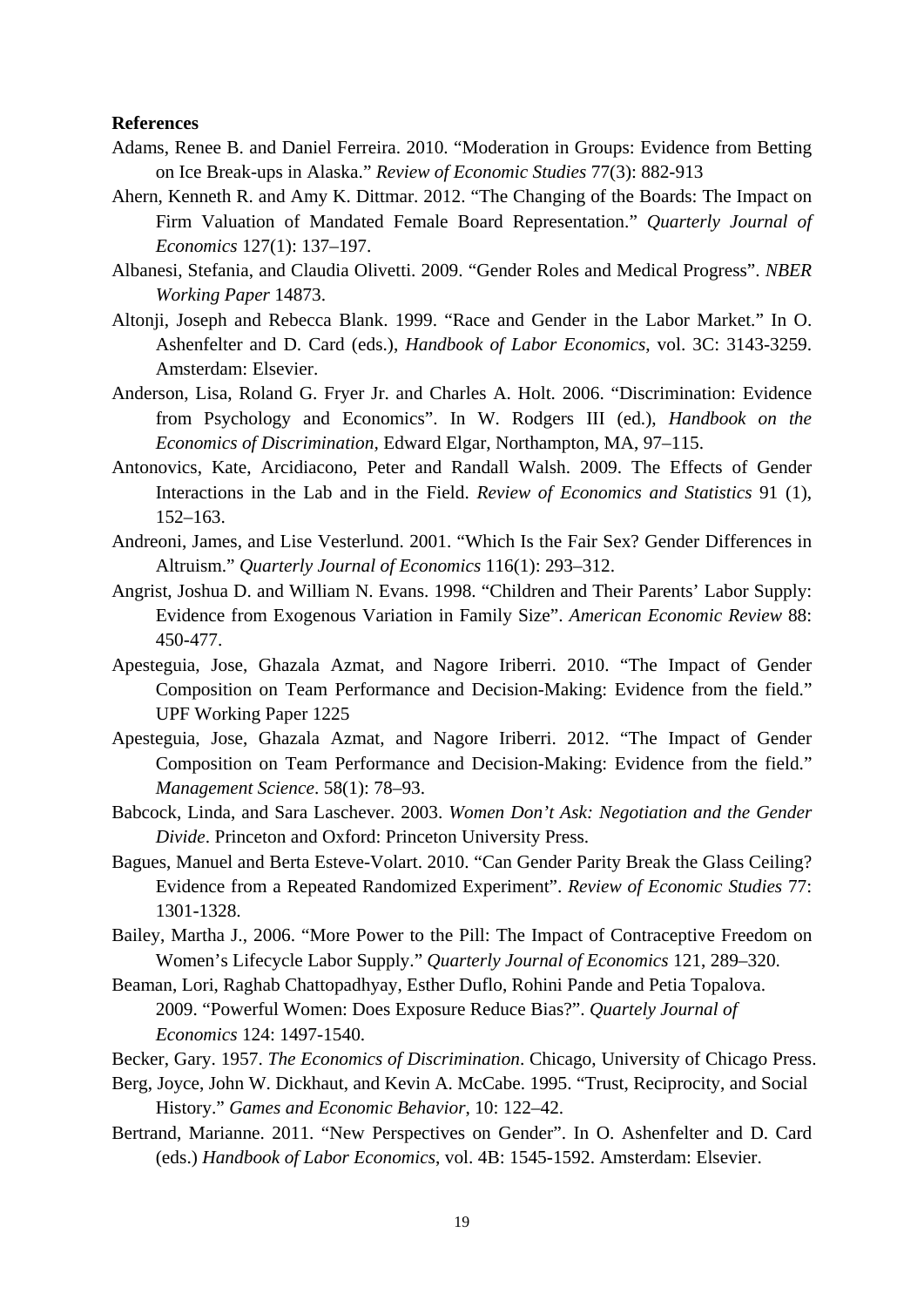- Bertrand, Marianne and Sendil Mullainathan. 2004. "Are Emily and Greg more Employable than Lakisha and Jamal? A Field Experiment on Labor Market Discrimination." *American Economic Review* 94: 991-1013.
- Bellemare, Charles, and Sabine Kröger. 2003. "On Representative Trust." Tilburg University CentER Discussion Paper 2003-47.
- Blinder, Alan. 1973. "Wage Discrimination: Reduced Form and Structural Estimates." *The Journal of Human Resources,* 8: 436–455.
- Bohnet, Iris and Bruno S. Frey. 1999. "The Sound of Silence in Prisoner's Dilemma and Dictator Games." *Journal of Economic Behavior and Organization* 38: 43-58.
- Bolton, Gary E., and Elena Katok. 1995. "An Experimental Test for Gender Differences in Beneficent Behavior." *Economics Letters* 48: 287–92.
- Bolton, Gary E; Katok, Elena and Zwick, Rami. 1998. "Dictator Game Giving: Rules of Fairness versus Acts of Kindness." *International Journal of Game Theory* 27: 269-99.
- Booth, Alison L. and Patrick Nolen. 2009. "Choosing to Compete: How Different Are Girls and Boys?" CEPR Discussion Paper 7214.
- Booth, Alison L. and Patrick Nolen. 2012. "Gender Differences in Risk Behaviour: Does Nurture Matter?" *Economic Journal* 122: F1–F114
- Bowles, Hannah R., Linda Babcock and Lei Lai. 2007. "Social Incentives for Sex Differences in the Propensity to Initiate Negotiation: Sometimes it does Hurt to Ask." *Organizational Behavior and Human Decision Processes* 103: 84–103.
- Buser, Thomas, Muriel Niederle and Hessel Oosterbeek. 2014. "Gender, Competitiveness and Career Choices." *Quarterly Journal of Economics*, forthcoming.
- Card, David, Ana Rute Cardoso and Patrick Klein. 2013. "Bargaining and the Gender Wage Gap: A Direct Assessment." IZA Discussion Paper No. 7592.
- Charness, Gary and Peter Kuhn. 2011. "Lab and Labor: What Can Labor Economists Learn from the Lab?". In O. Ahenfelter and D. Card (eds.) *Handbook of Labor Economics*, vol. 4A: 229-330. Amsterdam: Elsevier.
- Croson, Rachel, and Nancy R. Buchan. 1999. "Gender and Culture: International Experimental Evidence from Trust Games." *American Economic Review* 89: 386–91.
- Croson, Rachel and Uri Gneezy. 2009. "Gender Differences in Preferences," *Journal of Economic Literature* 47: 1–27.
- De Paola, Maria and Vincenzo Scoppa. 2014. "Gender Discrimination and Evaluators' Gender: Evidence from the Italian Academia." *Economica*, forthcoming.
- De Paola, Maria, Francesca Gioia and Vincenzo Scoppa. 2014. "Are Females Scared of Competing with Males? Results from a Field Experiment." IZA Discussion Paper No. 8021.
- Delfgaauw, Josse, Robert Dur, Joeri Sol and Willem Verbeke. 2013. "Tournament Incentives in the Field: Gender Differences in the Workplace". *Journal of Labor Economics* 31: 305-326.
- Dohmen, Thomas and Armin Falk. 2011. "Performance Pay and Multidimensional Sorting: Productivity, Preferences, and Gender." *American Economic Review* 101: 556-590.
- Dreber, Anna and Moshe Hoffman. 2007. "Portfolio Selection in Utero." Unpublished.
- Duflo, Esther. 2006. "Field Experiments in Development Economics". Unpublished.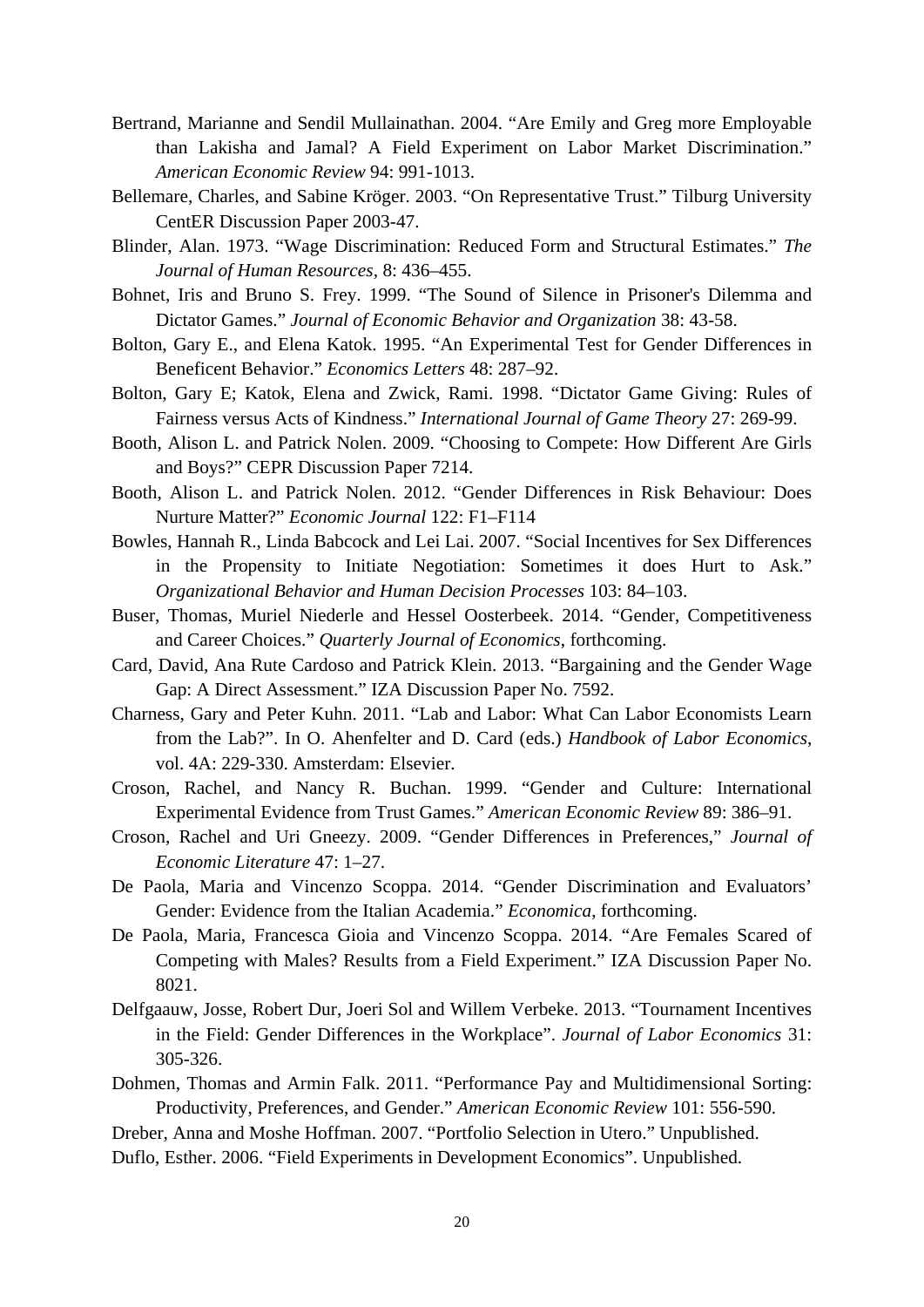- Dufwenberg, Martin and Astri Muren. 2006. "Gender Composition in Teams." *Journal of Economic Behavior & Organization* 61: 50–54.
- Dwyer, Peggy D., James H. Gilkeson, and John A. List. 2002. "Gender Differences in Revealed Risk Taking: Evidence from Mutual Fund Investors." *Economics Letters*, 76: 151–58.
- Eckel, Catherine C., and Philip J. Grossman. 1998. "Are Women Less Selfish than Men? Evidence from Dictator Experiments." *Economic Journal* 108: 726–35.
- Eckel, Catherine C., and Philip J. Grossman. 2001. "Chivalry and Solidarity in Ultimatum Games." *Economic Inquiry* 39: 171–88.
- Eckel, Catherine C. and Philip J Grossman. 2008. "Differences in the Economic Decisions of Men and Women: Experimental Evidence." In C. Plott and V. Smith (eds.) *Handbook of Experimental Economic Results*: 509-519. New York: Elsevier.
- Eckel, Catherine C., and Rick K. Wilson. 2004. "Conditional Trust: Sex, Race and Facial Expressions in a Trust Game." Unpublished.
- Firth, Michael. 1982. "Sex Discrimination in Job opportunities for Women." *Sex Roles* 8: 891-901.
- Flory, Jeffrey, Andreas Leibbrandt and John List. 2010. "Do Competitive Workplaces Deter Female Workers? A Large-Scale Natural Field Experiment on Gender Differences on Job Entry Decisions". NBER Working Paper 15646.
- Fortin, Nicole. 2008. "The Gender Wage Gap among Young Adults in the United States: the Importance of Money vs. People." *Journal of Human Resources* 43: 886–920
- Fryer, Roland G. and Steve Levitt. 2010. "An Empirical Analysis of the Gender Gap in Mathematics." *American Economic Journal: Applied Economics* 2: 210–240.
- Gill, David and Victoria Prowse. 2014. "Gender Differences and Dynamics in Competition: The Role of Luck." *Quantitative Economics*, forthcoming.
- Gneezy, Uri, Muriel Niederle, and Aldo Rustichini. 2003, "Performance in Competitive Environments: Gender Differences." *Quarterly Journal of Economics* 118: 1049– 1074
- Gneezy, Uri and Aldo Rustichini. 2004. "Gender and Competition at a Young Age." *American Economic Review* 94: 377–381.
- Gneezy, Uri, Kenneth L. Leonard and John A. List. 2008. "Gender Differences in Competition: Evidence from a Matrilineal and a Patriarchal Society." *Econometrica* 77: 909–931.
- Goldin, Claudia, 2006. "The Quiet Revolution that Transformed Women's Employment, Education, and Family." *American Economic Review* 96: 1–21.
- Goldin, Claudia and Lawrence F. Katz. 2002. "The Power of the Pill: Oral Contraceptives and Women's Career and Marriage Decisions." *Journal of Political Economy* 110: 730–770.
- Goldin, Claudia and Cecilia Rouse. 2000. "Orchestrating Impartiality: The Impact of Blind Auditions on Female Musicians." *American Economics Review* 90: 715-741.
- Harrison, Glenn W. and John A. List. 2004. "Field Experiments." *Journal of Economic Perspectives* 42: 1009-1055.
- Hellerstein, Judith and David Neumark. 2006. "Using Matched Employer-Employee Data to Study Labor Market Discrimination". In W. Rodgers (ed.), *Handbook on the Economics of Discrimination*: 29-60. Cheltenham, Edgar Publishing.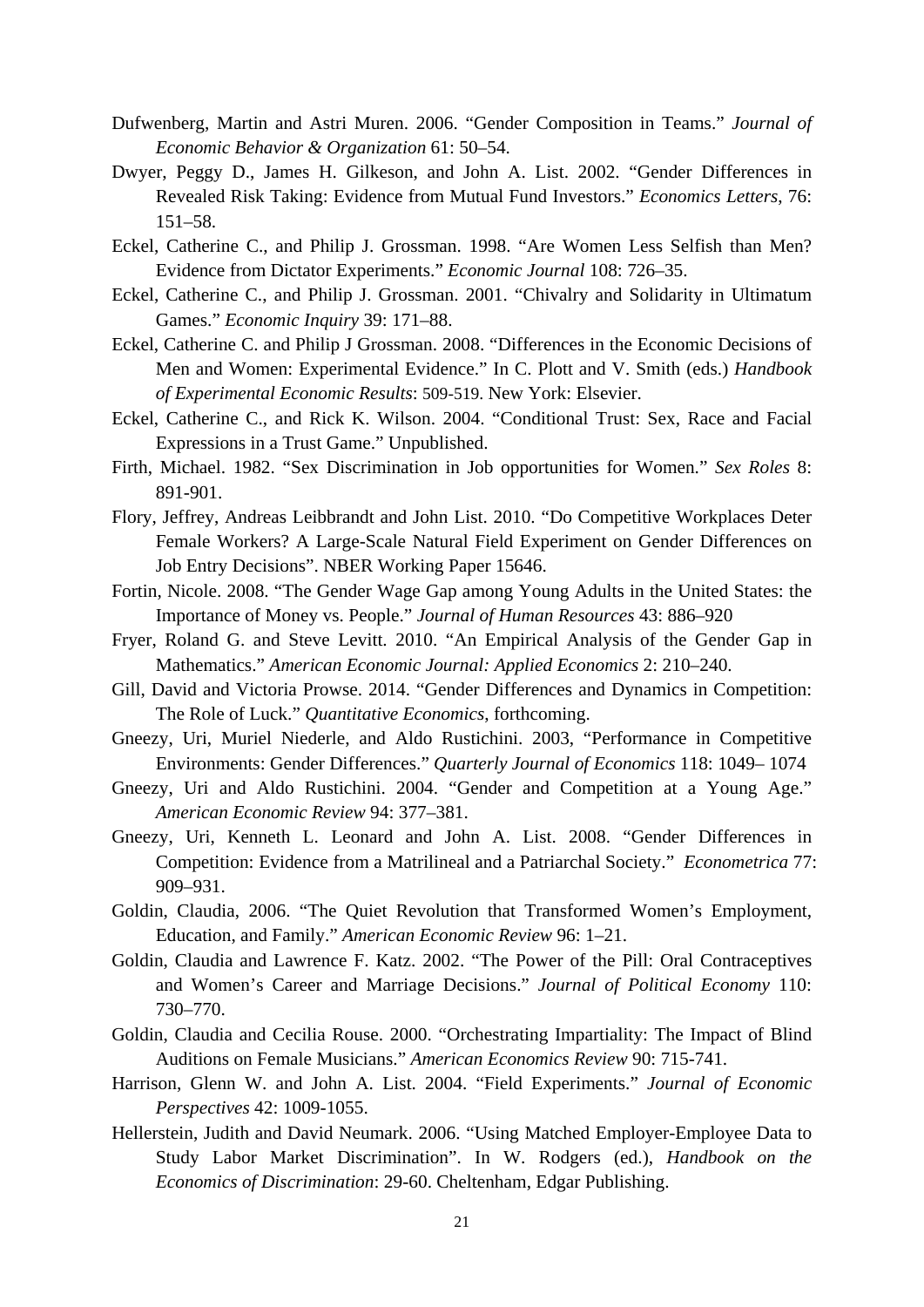- Heckman, James J. 1998. "Detecting Discrimination." *Journal of Economic Perspectives* 12: 101-116.
- Heckman, James J. and Peter Siegelman. 1993. "The Urban Institute Audit Studies: Their Methods and Findings." In *Clear and Convincing Evidence: Measurement of Discrimination in America*, Fix and Struyk (eds.), 187-258. Washington D.C.: The Urban Institute Press.
- Herrmann, Mariesa A. and Jonah E. Rockoff. 2012. "Does Menstruation Explain Gender Gaps in Work Absenteeism?" *Journal of Human Resources* 47: 493–508.
- Herrmann, Mariesa A. and Jonah E. Rockoff. 2013. "Do Menstrual Problems Explain Gender Gaps in Absenteeism and Earnings? Evidence from the National Health Interview Survey". Unpublished.
- Hoogendoorn, Sander, Oosterbeek, Hessel and Van Praag, Mirjam (2013) "The Impact of Gender Diversity on the Performance of Business Teams: Evidence from a Field Experiment." *Management Science* 59: 1514-1528.
- Houser, Daniel, and Daniel Schunk. 2009. "Fairness, Competition and Gender: Evidence from German Schoolchildren." *Journal of Economic Psychology* 30: 634-641
- Ichino, Andrea and Enrico Moretti. 2009. "Biological Gender Differences, Absenteeism and the Earnings Gap," *American Economic Journal: Applied Economics* 1: 183-218.
- Ivanova-Stenzel, Radosveta and Dorothea Kuebler. 2011. "Gender Differences in Team Work and Team Competition." *Journal of Economic Psychology* 32: 797-808.
- Kuhn, Peter and Marie Claire Villeval (2013) "Are Women More Attracted to Cooperation than Men?" Unpublished.
- Lavy, Victor. 2013. "Gender Differences in Market Competitiveness in a Real Workplace: Evidence from Performance-based Pay Tournaments among Teachers", *Economic Journal* 123: 540-573.
- Leibbrandt, Andrea and John List. 2014. "Do Women Avoid Salary Negotiations? Evidence from a Large Scale Natural Field Experiment". *Management Science*, forthcoming.
- Levinson, Richard. 1975. "Sex Discrimination and Employment Practices: An Experiment with Unconventional Job Enquiries." *Social Problems* 22: 533-543.
- List, John A. 2004. "The Nature and Extent of Discrimination in the Marketplace: Evidence from the Field." *Quarterly Journal of Economics* 119, 49–89.
- List, John A. and Imran Rasul. 2011. "Field Experiments in Labor Economics". In O. Ashelfelter and D. Card (eds.) *Handbook of Labor Economics*, vol. 4A: 104-228. Amsterdam: Elsevier.
- Loewenstein, George F., Elke U. Weber, Christopher K. Hsee, and Ned Welch. 2001. "Risk as Feelings." *Psychological Bulletin* 127: 267–86.
- Manning, Alan. 2003. *Monopsony in Motion*. Princeton: Princeton University Press.
- Manning, Alan, Saidi, Farzad, 2010. "Understanding the Gender Pay Gap: What's Competition Got to Do with It?" *Industrial and Labor Relations Review* 63: 681–698.
- Manning, Alan, Swaffield, Joanna. 2008. The Gender Gap in Early-career Wage Growth. *Economic Journal* 118: 983–1024.
- Matsa, David A. and Amalia R. Miller (2013) "A Female Style in Corporate Leadership? Evidence from Quotas." *American Economic Journal: Applied Economics* 5: 136-169.